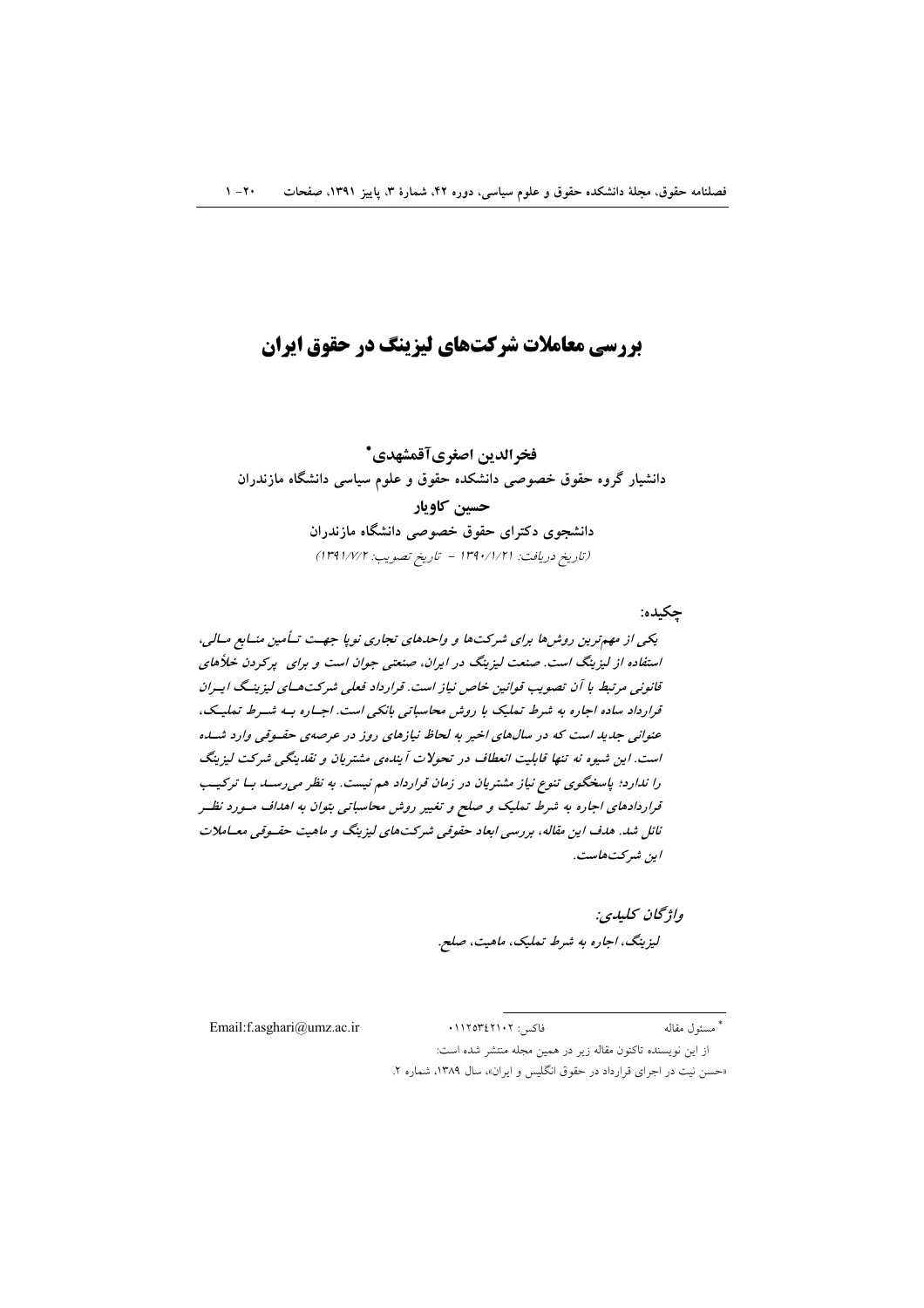## ١ – مقدمه

گرانبودن هزینه تهیه کالا و بالابودن بهای مـسکن از یـک طـرف و پــایین بـودن حقــوق و دستمزد از طرف دیگر، مردم را نیازمند آن دسته از نهادهای حقوقی کرده است تا به وسیله آنها بتوانند قبل از پرداخت کامل ثمن، حقٌّ تصرف در کالا و استفاده از مسکن را بــه دسـت آورنــد (عیسائی تفرشی و وحدتی شبیری، ۱۳۸۰: ۱۱۷). امروزه یکی از نهادهای مهم اقتـصادی بــرای ایــن منظـور، شرکتهای لیزینگ هستند. گرچه مدت زمان زیادی از ایجـاد ایـن شـر کتهـا نمـی گـذرد، بـا این حـال رشـدي چــشمگير داشــته و از جهــت حجـم معــاملات و تنـوع خــدمات بــه حــدي رسیدهاند که بعد از بانکها گستردهترین معـاملات اعتبـاری را دارنــد. بــا توجــه بــه گــسترش روزافزون صنعت لیزینگ در ایران و معاملات گستردهی مردم و بنگـاههـای اقتـصادی بـا ایــن شرکتها، ضرورت دارد ماهیت فقهی و حقوقی معاملات این شـرکتهـا مـورد بررسـی قـرار گرفته و احکام و مقررات آنها به دقت تبیین شود. سؤالاتی ایــن پــژوهش عبارتنــد از: لیزینـگ چیست؟ شیوهٔ عملکرد در معـاملات شـرکتهـای لیزینـگ چگونـه اسـت؟ ماهیـت حقـوقی قراردادهای لیزینگ چیست؟ قراردادهای لیزینگ چه تفاوت و اشتراکی بـا سـایر عقـود مــشابه دارد؟ آیا می توان قائل به ماهیت مستقل برای قراردادهای لیزینگ شد؟

یافتهها و فرضیات پژوهش حاضر ما را به این سمت سوق میدهد که آنچه امـروزه تحـت عنوان لیزینگ برای واگذاری ماشینآلات مختلف و به ویژه وسایل نقلیه شهرت یافته با قرارداد «اجاره به شرط تملیک» انجام می شود. در واقع، قرارداد فعلی شرکتهای لیزینگ ایران، قرارداد ساده اجاره به شرط تملیک با روش محاسباتی بانکی است. این شیوه نه تنها قابلیت انعطاف در تحولات آیندهی مشتریان و نقدینگی شرکت لیزینگ را ندارد پاسخگوی تنوع نیاز مــشتریان در زمان قرارداد هم نیست. به نظر می رسد با ترکیب قراردادهای اجاره به شـرط تملیـک و صـلح بتوان به اهداف مورد نظر رسید.

# ٢- مفهوم ليزينگ

واژهي ليزينگ(leasing) كه در فرهنگهاي اقتصادي بـه معنــاي اجــاره، اجــاره دادن، اجــاره کردن و اجارهی اعتباری آمده است(مریـدی و نـوروزی، ۱۳۷۳: ۱۳۸۸: نیـک گهـر، ۱۳۶۹: ٤٤٠) در اصـطلاح، نوعی خاص از قرارداد اجاره است که بین دو یا چند نفر شخص حقیقی یا حقوقی بـه منظـور بهره برداری از منفعت کالای سرمایهای یا مصرفی بادوام که قابلیت اجاره دارد، منعقد می شـود به گونهای که معمولاً در پایان قرارداد، مستأجر، مالک عین مستأجره می شود(میری و حبیبی، ۱۳۸٤:  $\Lambda$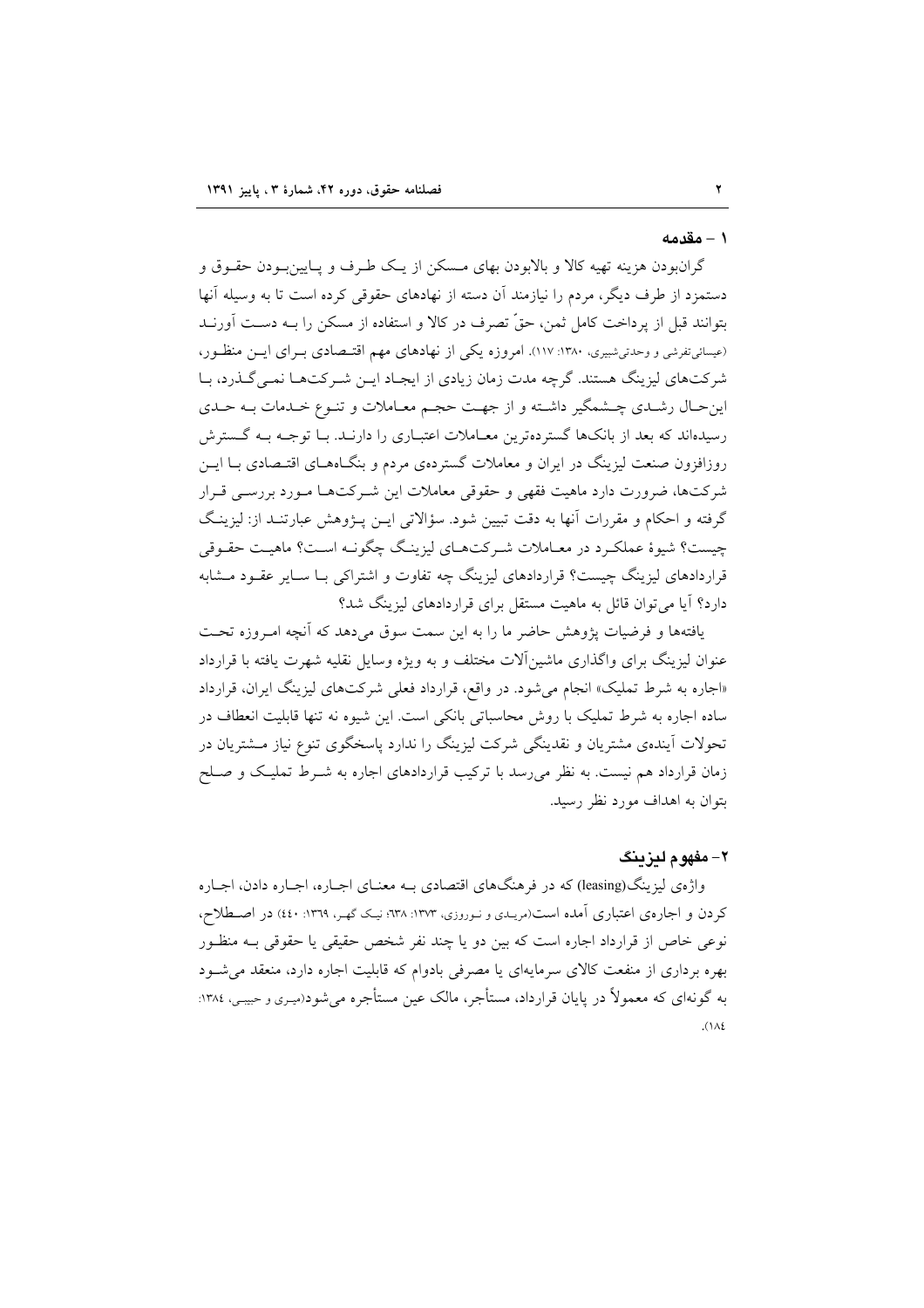#### ۳ - طبقهبندی انواع لیزینگ

مهمترین روشهای عملیاتی شرکتهای لیزینگ عبارتند از: لیزینگ عملیاتی، لیزینگ مالی، لیزینگ فروش و اجارهی مجدد لیزینگ به شرط خرید. در ذیل به بررسی أنها میپردازیم:

## ۳ - ۱ - لىزىنگ عملىاتى

ليزينگ عملياتي(operational leasing) يا ســاده، قــديمي تــرين و ســادهتـرين روش عمليــات لیزینگ است که در آن شرکت لیزینگ کالای بـادوامی را بـر اسـاس قـرارداد اجـارهی سـاده و صرفاً به قصد بهرهبرداری و انتفاع از منافع کالا در اختیـار متقاضــی/مــستأجر قــرار مــی۵هــد و مستأجر متعهد می شود افزون بر پرداخت اجارهبهای ماهانــه، کــالای مــورد اجــاره را در پایــان قرارداد به شرکت / موجر مسترد کند. در این روش، شرکت لیزینگ بعد از پس گرفتن کـالا یـا آن را به مستأجر دیگری اجاره میدهد یا در بازار کالاهــای دســت دوم بــه فــروش مــیرســاند (موسويان، ١٣٨٥: ٦٧).

#### ۳ - ۲ - لیز بنگ مالی

لیزینگ مالی(financial leasing) یا اعتباری که امروزه رایجترین روش عملیاتی شـرکتهـای لیزینگ است، مشابهت زیادی با قرارداد اجاره به شرط تملیک در قـانون بانکـداری بـدون ربـا دارد. در این روش، نخست مشتری طبق درخواستی کتبی، تقاضای خود را برای کالای خاصبی به شرکت لیزینگ اعلام می کند و در آن میزان پیش پرداخت، نحوهی پرداخت اقساط از جهت مبلغ و تعداد را مشخص می کند، سپس شرکت لیزینگ کالای مـورد درخواسـت را تهیــه و بـر اساس قراردادی خاص (اجاره به شرط تملیک یا اجاره به شـرط خریـد) بــه متقاضــی واگــذار می کند. متقاضی متعهد می شود در قبـال دریافـت کـالا، اجـارهبهـای ماهانــهی آن را بیــردازد و شرکت نیز متعهد می شود در پایان قرارداد، کالا را به تملیک مستأجر درآورد و یــا در صــورت درخواست وي به او بفروشد (روزنامهي دنياي اقتصاد، ١٣٨٤: ١٣).

## ۳– ۳ – لیزینگ فروش و اجارهی مجدد

گاهی واحدهای اقتصادی به منظور تأمین نقدینگی مورد نیاز، کالای سرمایهای خــود را بــه شرکتهای لیزینگ میفروشند. سپس همان کـالا را در قالـب قـرارداد لیزینـگ مـالی دریافـت میکنند. به این ترتیب، واحدهای اقتصادی ضمن تأمین نقدینگی مورد نیاز، در پایـان قــرارداد، کالای سرمایهای را نیز تملک میکنند. به این کار در اصطلاح روش لیزینگ فروش (خریــد) و اجاره ی مجدد(sale and lease back) می گو پند(میری و حبیبی، ۱۳۸۷: ۱۸۷).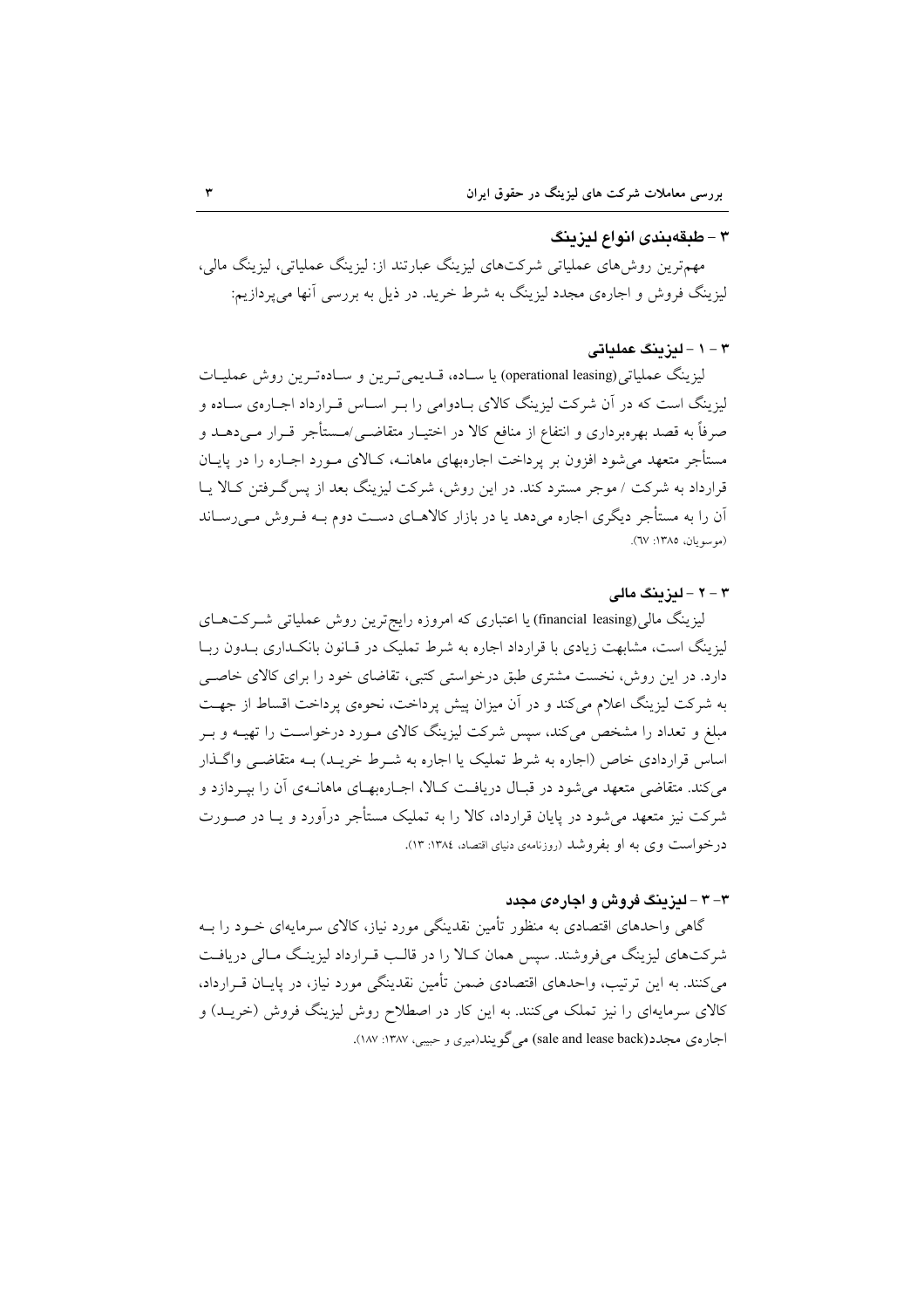۴ - ۴ - لیزینگ به شرط خرید

لیزینگ به شرط خرید(purchase hire) شبیه لیزینگ مـالی اسـت. بـرای تـأمین مـالی خریــد تجهیزات، از این روش معمولاً برای اقلام کوچک مثل چرخهای خیاطی، یخچـال و تلویزیــون استفاده می شود. در لیزینگ به شرط خرید در هر بار پرداخت اجـاره، بخـشی از مالکیـت بـه مستأجر منتقل مى شود و با يرداخت آخرين قسط، مستأجر مالک کامل تجهيزات مى شــود(ديلــن،  $(12.17)$ 

## ۴ - نحوهى عمل در معاملات شركتهاى ليزينگ

به طور معمول در هر معاملهی لیزینگ چهار طرف قرارداد حضور دارند که در نمودار زیــر به خوبی نشان داده شدهاند:



موجر، که مالک قانونی تجهیزات است، تجهیزات را (که معمولاً بوسـیله مـستأجر انتخـاب شدهاند) از تأمینکنندهی تجهیزات (کـه اَن هـم معمـولاً توسـط مـستأجر انتخـاب مـیشـود) خریداری و قیمت آن را برداخت میکند. مستأجر از طریق انعقاد قرارداد لیزینگ، تجهیــزات را از موجر اجاره کرده و اجاره بهای دورهای را به او میپردازد.

# ۵ – شیوهی محاسباتی شرکتهای لیزینگ

شرکتهای لیزینگ شیوههای گوناگون محاسباتی دارند. شرکتهای لیزینگ ایران بـه ویــژه شرکتهای لیزینگ خودرو از شیوههای محاسبات بانکی استفاده میکنند. بعد از خرید کالا، با توجه به قیمت تمام شده، مبلغ پیش پرداخت و نرخ سود، اجارهبهای کل، اجارهبهـای ماهانــه و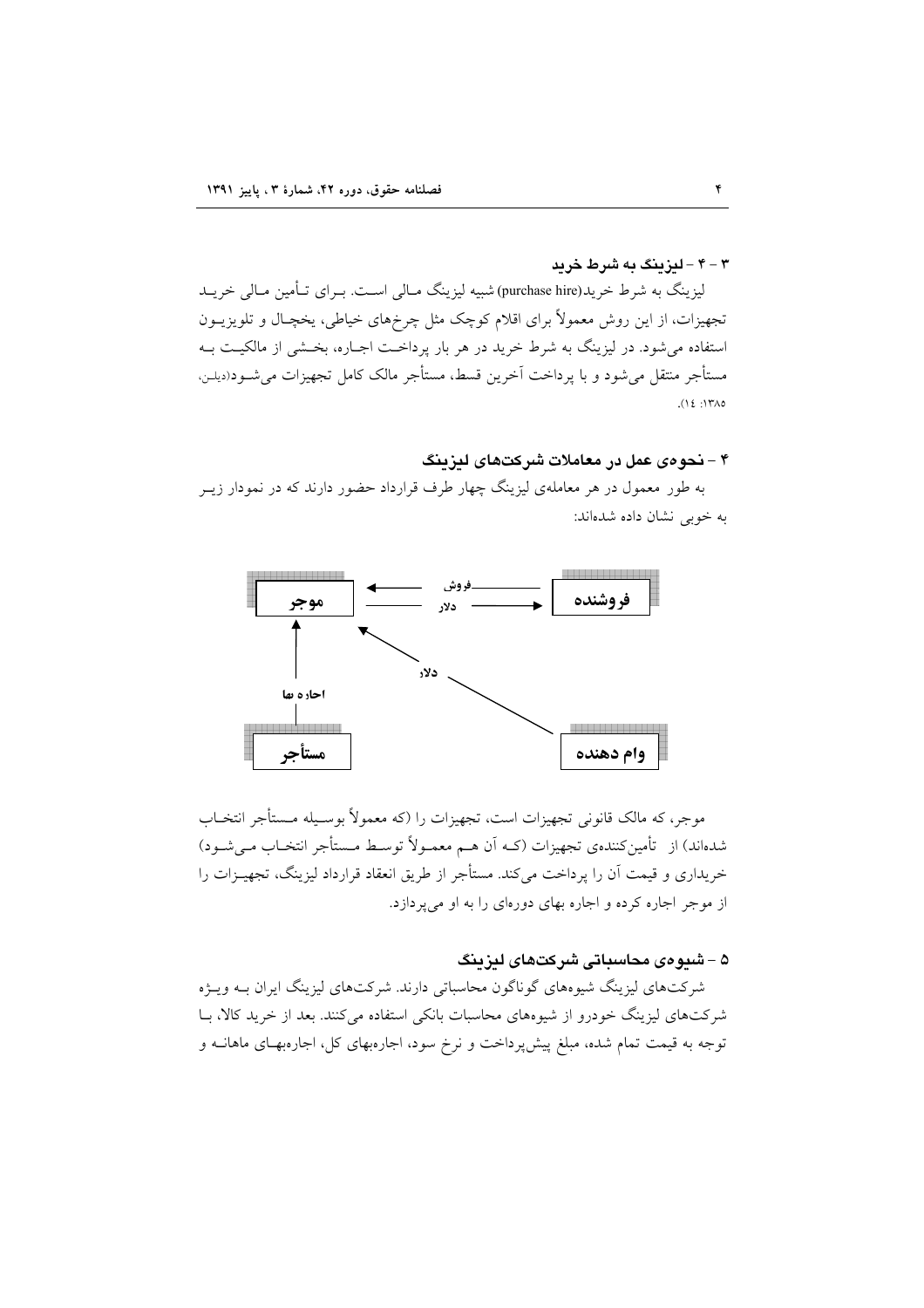$$
C = A + \pi
$$
  

$$
\pi = \frac{(A-B) \cdot r \cdot n}{2 \times 2}
$$
  

$$
Ci = \frac{C-B}{n}
$$

که در این روابط A قیمت تمام شده، B پیش پرداخت اجاره، π سود کلّ شرکت لیزینگ، نرخ سود، n تعداد اقساط، C اجاره بهای کل و Ci اجارهی ماهانــه اسـت. بـرای مثــال، اگــر  $\rm r$ مشتری تقاضای خودروی سواری به قیمت تمام شدهی ده میلیون تومان با پیش پرداخت پـنج میلیون تومان برای ٦٠ قسط کند، اگر نرخ سود شرکت ١٦٪ باشد، اجاره بهای کل و ماهانــه بــه ترتيب زير خواهد بود(موسويان، ١٣٨٥: ٧١).

 $\pi = \frac{(10000000 - 5000000) \times 6 \times 0}{100 \times 2 \times 2}$  $C = 10000000 + 2000000 + 2000000$  $Ci = \frac{7000000}{60} = 116666$ 

#### ۶ – ماهدت قرار دادهای لیزینگ

با روشن شدن ابعاد معاملات و قراردادهای شرکتهای لیزینگ می توان میزان انطباق آنهـا را با عقود بررسی کرد. نوع قراردادهای شرکت با مشتریان و شیوهی محاسباتی شرکت باید بــه گونهای انتخاب و طراحی شوند که در عین رعایت جوانب فقهی و شرعی معـاملات، انعطـاف لازم برای پوشش دادن انبواع تقاضـاهای مــشتریان و حــالات گونــاگون اقتــصادی شــرکت و مشتریان را داشته باشد. در وضعیت فعلی، شرکتهای لیزینگ ایران از شکل سـادهی قـرارداد اجاره به شرط تملیک و شیوهی سادهی محاسباتی بانکی اسـتفاده مـی کننـد. ٰ در ذیــل، بعــد از تحلیلی راجع به اجاره به شرط تملیک، به بیان انواع و ماهیت آن می پردازیم:

۶ – ۱ – تحلیلی پیرامون اجاره به شرط تملیک

اجاره به شرط تملیک به صورتیکه امروزه مطرح است، سابقهی فقهی ندارد. البته این نـوع قرارداد که ترکیبی از اجاره و بیع است در متون فقهی امامیـه مـورد اشـاره قـرار گرفتـه اسـت. علامه حلي در (قواعد الاحكام،١٤١٣ ج ٢: ٩٤) و (تـذكره الفقهـاء، بـيِّتـا، ج ١: ٤٩٥)، أبــن علامــه در *ايــضاح* 

۱. در حال حاضر عقد اجاره به شرط تمليک به همراه عقد فروش اقساطی ٦٥٪ کلّ عمليات بانکی کشور را تشکيل مـیدهــد (مجید انصاری (رییس کمیسیون بودجهی مجلس شورای اسلامی)، روزنامهی ایران، تاریخ ۱۳۸۲/٤/۱۵، شمارهی ۲۵۱۲).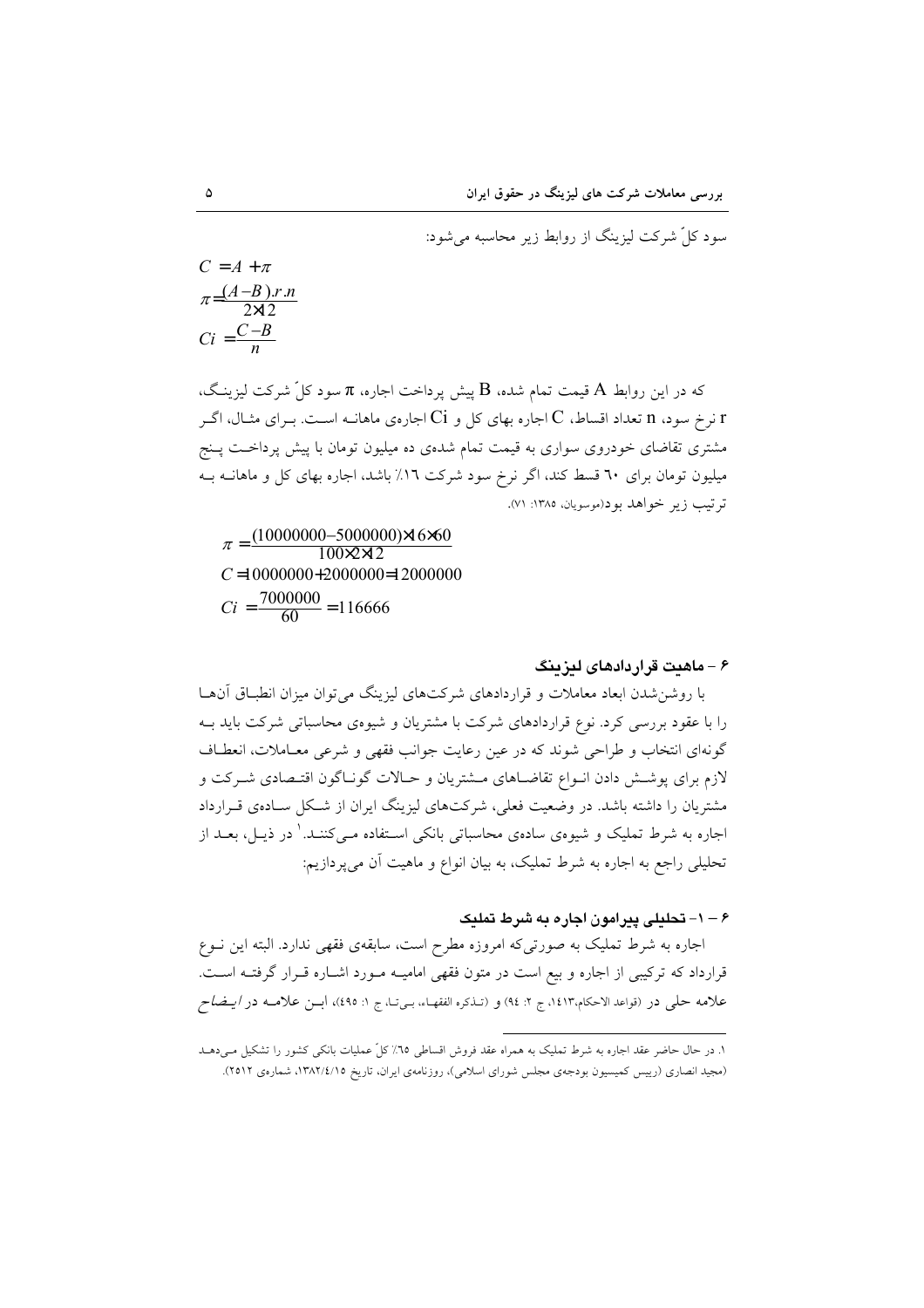*الفوائد (۱*۳۷۸، ج ۱: ۵۱۹)، محقق کرک<sub>ی</sub> در *جامع المقاصلہ (۱٤۰*۸، ج ٤: ٤٣٧)، شــهيد ثــاني در (مـــالک الافهام،١٤١٦، ج ٨ ٢٧٧) و (صاحب *جـواهر*،١٣٦٣، ج ٣١: ١٢١) مـي گوينــد: «يجـوز أن يجمــع بــين شــيئين مختلفين فما زاد في عقد: كبيع و سلف أو إجاره و بيع و يقسط العوض على قيمه المبيع».

به موجب مادهی یک آیین نامهی موقت اجرایی اجاره به شرط تملیک منصوب ۱۳٦۱/٨/۲٦ شورای پول و اعتبار، اجاره به شرط تملیک عقد اجارهای است کـه در آن شـرط شـده اسـت، مستأجر در پایان مدت اجاره، عین مستأجره را در صورت عمل به شرایط قرارداد مالک شــود. ٰ در ماده ۱۳ آیین نامهی مزبور چنین آمده است: «بانکها موظفند در قرارداد شرط نمایند کــه در يايان مدت اجاره و پس از يرداخت آخرين قسط مالالاجاره و يا پس از يرداخت و تــــمويهي کامل باقیماندهی مالالاجاره (قبل از پایان مدت اجاره) و در صورتی که کلیـهی تعهـدات دیگـر مستأجر طبق قرارداد كاملاً انجام شده باشد، عين مستأجره به ملكيت مستأجر درآيد».

اصطلاح عقد اجاره به شرط تملیک بدون ذکر تعریفی از آن در تبصره ۳ و مـواد ۱۰، ۱۲ و بند ٦ ماده ٢٠ قانون عمليات بانكي بدون ربا مصوب ١٣٦٢/٦/٨ نيز به كار رفته است. با توجـه به تعریف مزبور در آیین نامهی موقت اجرایی اجاره به شرط تملیک، شرطی در قرارداد اجــاره درج می شود که مستأجر/مشروطٌ له با پرداخت اقساط اجاره، حقَّ تملک کالا را خواهد داشت. تملیک کالا برحسب اینکه شرط مندرج در قرارداد از نوع نتیجه یا فعل باشد متفـاوت خواهــد بود. ظاهر تعریف، حکایت از این امر دارد که شرط از نوع نتیجه مـیباشــد؛ زیــرا مــستأجر در صورت عمل به شرایط مندرج در قرارداد، عین مستأجره را مالک می شود و این انتقال مالکیت، خودبهخود و به نفس اشتراط حاصل می شود. با وجود این، برخی از حقوقدانان معتقدند شـرط

۱. ماده ۱ کنوانسیون وحدت قوانین در مورد قراردادهای بینالمللی اجاره به شرط تملیک (امضا شده در اتاوا در ۲۸ می ۱۹۸۸ که از اول می ۱۹۹۵ به مرحلهی اجرا درآمده است) در تعریف اجاره به شرط تملیک چنین مقرر می دارد:

ماده نخست: «١ . کنوانسیون حاضر بر عملیات اجاره به شرط تملیک اعمـال مـیشـود کـه در چنـین معاملـهای یـک طـرف، اعتباردهنده (موجر):

الف. به درخواست طرف دیگر که اعتبارگیرنده (مستأجر) نامیده میشود قـراردادی را بـا شـخص ثـالثی (تولیدکننـده) منعقـد می نماید که به موجب این قرارداد (قرارداد تهیهی ملزومات) ثالث تجهیزات، کالا یا وسایلی را طبق دستور اعتباردهنده فـراهم می کند.

ب. قراردادی با اعتبارگیرنده منعقد می نماید (قرارداد اجاره به شرط تملیک) که به موجب آن به اعتبارگیرنده حـقّ اســتفاده از كالا در برابر يرداخت اجاره داده مى شود.

۲. عملیات اجاره به شرط تملیک مورد نظر در بند قبل دارای خصوصیات ذیل است:

الف. اعتبارگیرنده، کالا و تجهیزات مورد نظر خود را بدون توجه خاص به توان و صلاحیت اعتباردهنده انتخاب میکند.

ب. تحصیل مواد و تجهیزات به موجب قـرارداد اجـاره بـه شـرط تملیـک (منعقـده، یـا در حـال انعقـاد بـین اعتباردهنـده و اعتبارگیرنده که تولیدکننده از وجود آن مطلع است) به عهدهی اعتباردهنده است.

ج. اجارههای تصریح شده در قرارداد اجاره به شرط تملیک بر مبنای استهلاک بدهیهای مربوط به تمام یا بخش عمده قیمت كالا محاسبه مى شوند» (به نقل از خمامى زاده، ١٣٨٢: ٣٣٦-٣٣٥).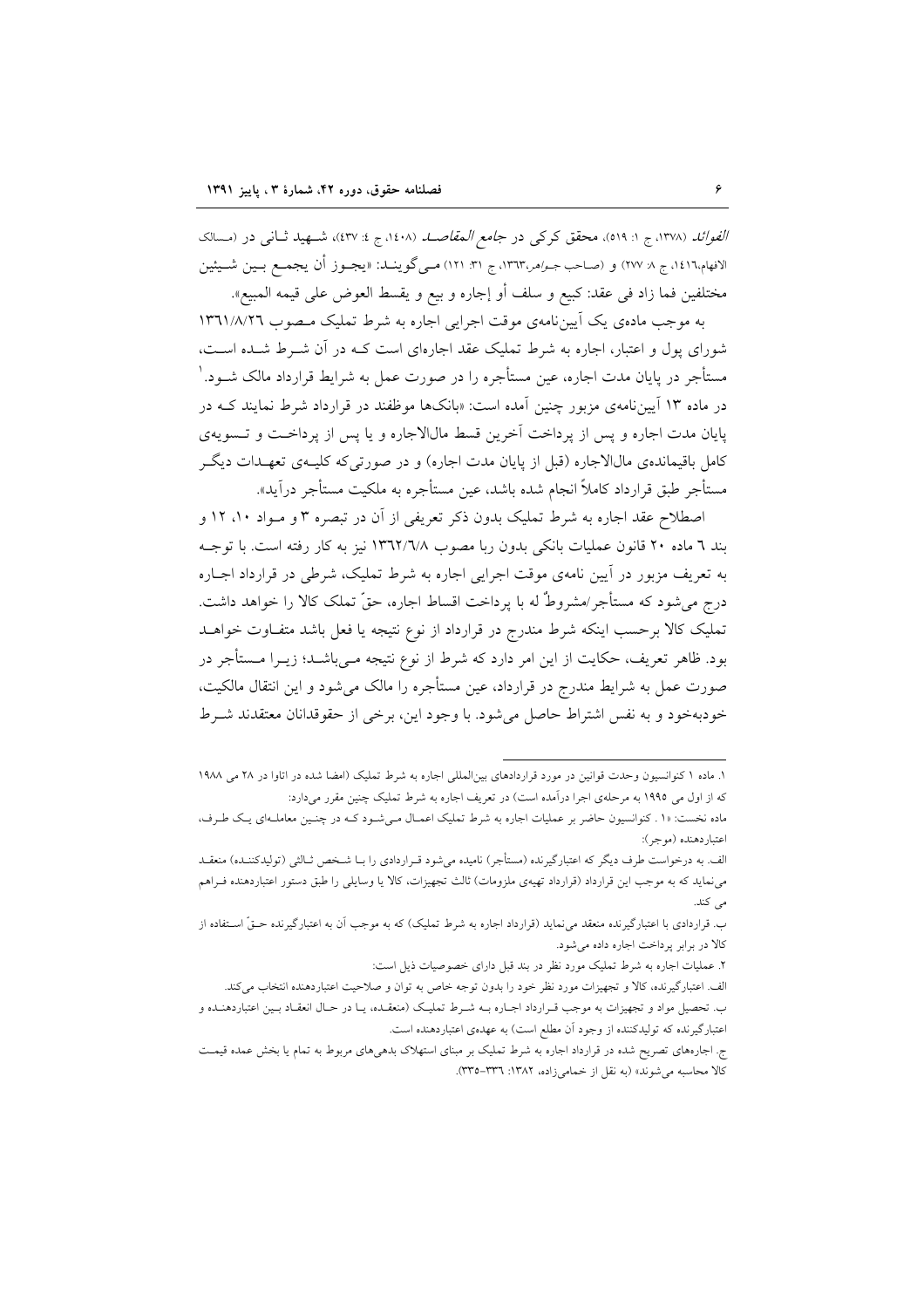تملیک، شرط فعل است و نه شرط نتیجه؛ بدین معنا که در پایان مدت اجـاره، بانـک مالکیـت مورد اجاره را به مشتری منتقل خواهد کرد. بنابراین در عقد اجاره بــه شــرط تملیـک، رابطــهی بین مشتری و بانک رابطهی استیجاری خواهد بود (خاوری، ۱۳۶۹: ۳۵). پس بر این مبنا اگـر شــرط منــدرج در قــرارداد را تنهــا شــرط فعــل قلمــداد كنــيم، بــديهي اســت كــه ايفــاي همهی تعهدات از جانب مستأجر تنها برای او حقّ تملکی ایجاد میکند که این حقّ تملک نیـز تعهد به انتقال عین مستأجره را برای بانک به دنبال خواهد داشت. لـذا قــراردادی کــه فیمــابین طرفین واقع می شود تنها عقد اجارهای است که با ایجاب بیع همراه است و لذا انعقاد عقد بیــع – که به تبع حقّ تملک ایجاد شـده بـرای مـستأجر متـصور اسـت – منـوط بـه انـشای ارادهی مستأجر و اعلام قبولی مبنی بر بیع است که در این صورت نیز انتقال مالکیـت واقــع مــیشــود؛ چنانکه در تأیید این نظر نیز عنوان شده است، آنچه واقع می شود اجاره است که با وعدهی یک طرفی بیع همراه شده و در شمار اجارههای اعتباری است. در واقع، نیاز بیع به انتخاب مستأجر و وقوع عمل حقوقی دیگر، وجود آن را از اجاره متمایز مـیکنـد. لـذا، در صـورتی کـه شـرط تملیک در ضمن عقد منجر به حصول مالکیت عین مستأجره برای مستأجر شود، عقد دوم تابع بیع خواهد بود (کاتوزیان، ۱۳۸۱ ج ۱: ۷۹). امروزه به اشتباه، عقد اجاره به شرط تملیک را دارای این ویژگی میدانند که خود به خود یا به انتخاب مستأجر به تملیک عین منتهی میشود؛ لیکن باید در فرضی که مالکیت خود به خود منتقل می شود با فرضی کـه اختیـار تملـک بــرای مــستأجر ایجاد می شود قائل به تفاوت شویم. این نوع قراردادها، این گونه هستند که در نـوع اول کـالای مورد نظر یا ملک در اختیار مشتری قرار میگیرد و ثمن آن را در اقساط معینی و در طیّ مــدت خاص پرداخت میکند؛ لیکن شرط می شود همزمان با پرداخت آخرین قسط، مالکیت خود بـه خود به طرف مقابل منتقل شود. در این نوع قرارداد، بدیهی است که قـصد مـشترک طـرفین از ابتدا چیزی جز انتقال مالکیت نبوده است و آنچه محرک اصلی متعاقـدین بـوده اسـت انتقـال مالکیت مال مورد مصرف بوده است، لیکن انتقال مالکیت را بـه زمـان مـؤخری کـه پرداخـت آخرین قسط توافق شده است به تأخیر انداختهانـد، لـذا نبایـد اَن را اجـاره بــه شــرط تملیـک دانست، بلكه در حقيقت بيعي است كه انتقال مالكيت تا پرداخت آخرين قسط به تأخير افتـاده است که از آن به بیع اقساطی یاد میشود و نه بیع مؤجل، زیرا در بیع مؤجل مالکیت در زمـان وقوع عقد منتقل می شود ولی پرداخت ثمن به زمان مؤخری موکـول مـی شـود؛ حـال آنکـه در فرض مزبور وضع گونهای دیگر دارد، یعنی انتقال مالکیت تنها با پرداخت آخرین قسط ثمــن و انجام تعهدات طرف مقابل خود به خود صورت مي گيرد.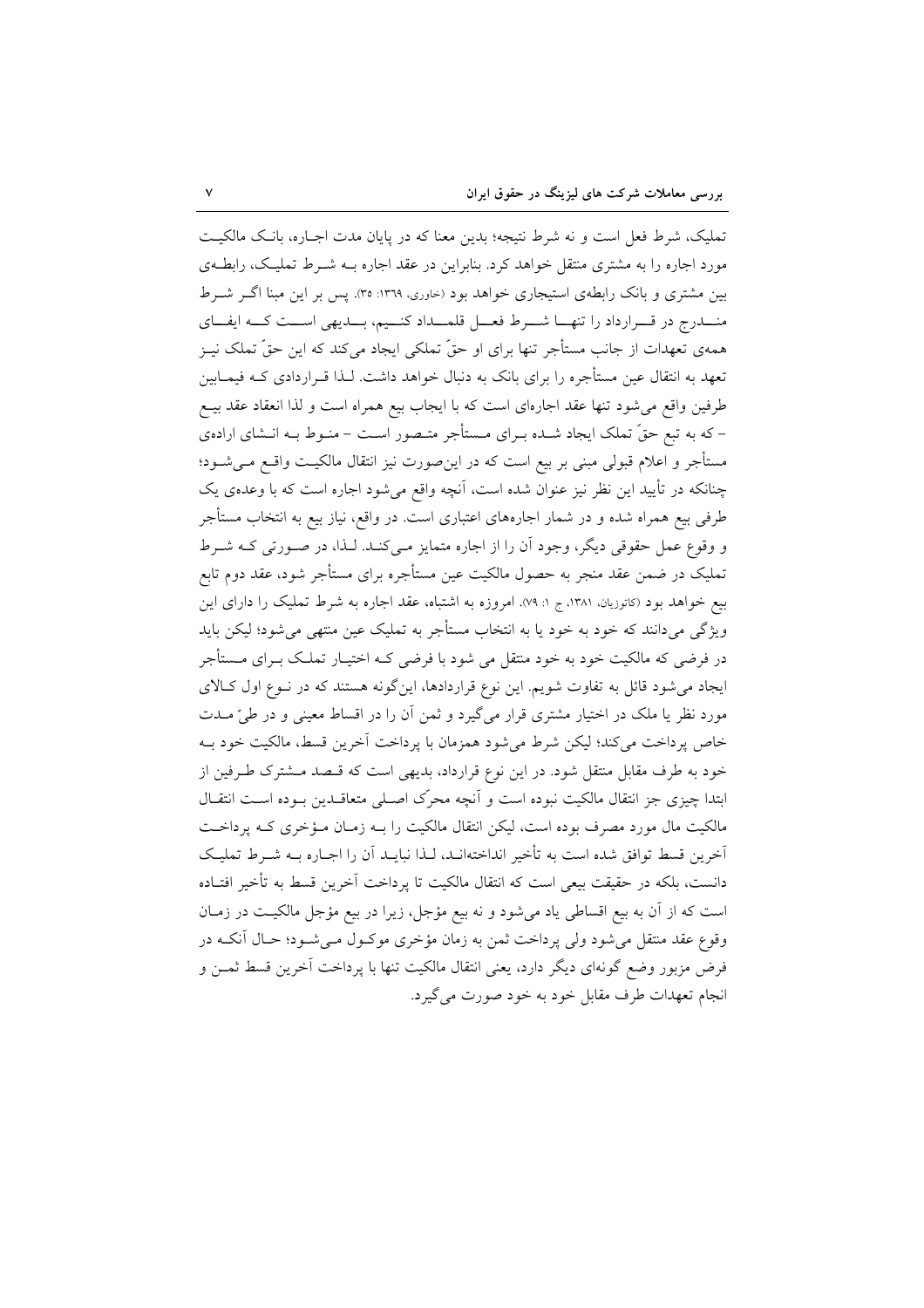۶ – ۲ - انواع اجاره به شرط تملیک

قرارداد اجاره به شرط تملیک به دو صورت قابل تصور است:

الف. قرارداد اجاره به شرط نتيجهى تمليك: در اين نوع قراردادهاى اجاره به شرط تمليك، مستأجر با پرداخت اقساط در انتهای قرارداد خود به خود عین مـستأجره را مالـک مـی شــود و نیازی نیست موجر کاری انجام دهد.

*ب. قرارداد اجاره به شرط فعل تملیک:* در این نوع قراردادهـای اجـاره بــه شــرط تملیـک، یرداخت اقساط به خودی خود کافی نیست و مستأجر با پرداخت اقساط به مقتضای شرطی که در قرارداد آمده، استحقاق تملک می یابد و مــوجر عــین مــستأجره را در مقابــل مبلغــی کــه در ابتدای قرارداد تعیین شده یا در قبال قیمت روز کالای مـستهلک و یـا بـه صـورت مجـانی بـه تملیک مستأجر در مر آورد(حدایخشی، ۱۳۸٤: ۱۰۸).

در حقوق ايران در ماده ١٢ قانون عمليات بانكي بـدون ربـا مـصوب ١٣٦٢/٦/٨ اجـاره بـه شرط تملیک به صورت مفروض مطرح شده است. در این ماده آمده: «بانکهـا مـی تواننـد، بـه منظور ایجاد تسهیلات لازم جهت گسترش امور خدماتی، کشاورزی، صنعتی و معـدنی، امـوال منقول و غیر منقول را بنا به درخواست مشتری و تعهد او مبنی بر انجام اجاره به شرط تملیک و استفادهی خود، خریداری و به صورت اجاره به شرط تملیک به مشتری واگذار نمایند».

در ماده ٥٧ آیین نامهی قانون عملیات بانکی بدون ربا آمده است: «اجاره به شـرط تملیـک عقد اجارهای است که در آن شرط شود مستأجر در پایان مدت اجـاره و در صـورت عمـل بـه شرط مندرج در قرارداد، عین مستأجره را مالک گردد». ارائهی تعریف فوق به اسـتناد اختیــاری است که مقنن به هیأت وزیران اعطا کرده، لذا باید آن را مورد تأیید قانونگذار دانست و چنـین فرض کرد که قصد قانونگذار از «اجاره به شرط تملیک» در قانون عملیـات بـانکی بـدون ربـا، همین تعریفی است که بوسیله هیأت وزیران بیان شده است. چنانکه از مـاده ۱۲ قـانون و مـاده ٥٧ آيين نامه پيداست قانونگذار تعيين نوع قرارداد اجاره به شـرط تمليـک را از جهـت شـرط نتیجه یا شرط فعل بودن در پردهی ابهام گذاشته است. به نظـر عــدهای، شــرط ضــمن قــرارداد اجاره به شرط تملیک، شرط نتیجه است (ریاحی، ۱۳۷۷: ۷۰-۲۸). آنهـا از قـسمت پایـانی مـاده ٥٧ آیین نامه و ماده ۲٤ همان آیینiامه<sup>۱</sup> چنین استدلال میکنند که شرط ضـمن قـرارداد اجـاره بـه شرط تملیک از نوع شرط نتیجه است. اما در پاسخ باید گفت که تبصرهی ماده ۲۵ آیـینiامـهی

۱. ماده ۲۵ آیین نامهی قانون عملیات بانکی بدون ربا: «در قرارداد اجاره به شرط تملیک، باید شرط شود کـه در پایــان مــدت اجاره و پس از پرداخت اَخرین قسط مال الاجاره، در صورتی که کلیهی تعهدات مستأجر طبق قرارداد انجام شده باشـد، عـین مستأجره در ملكيت مستأجر درآيد».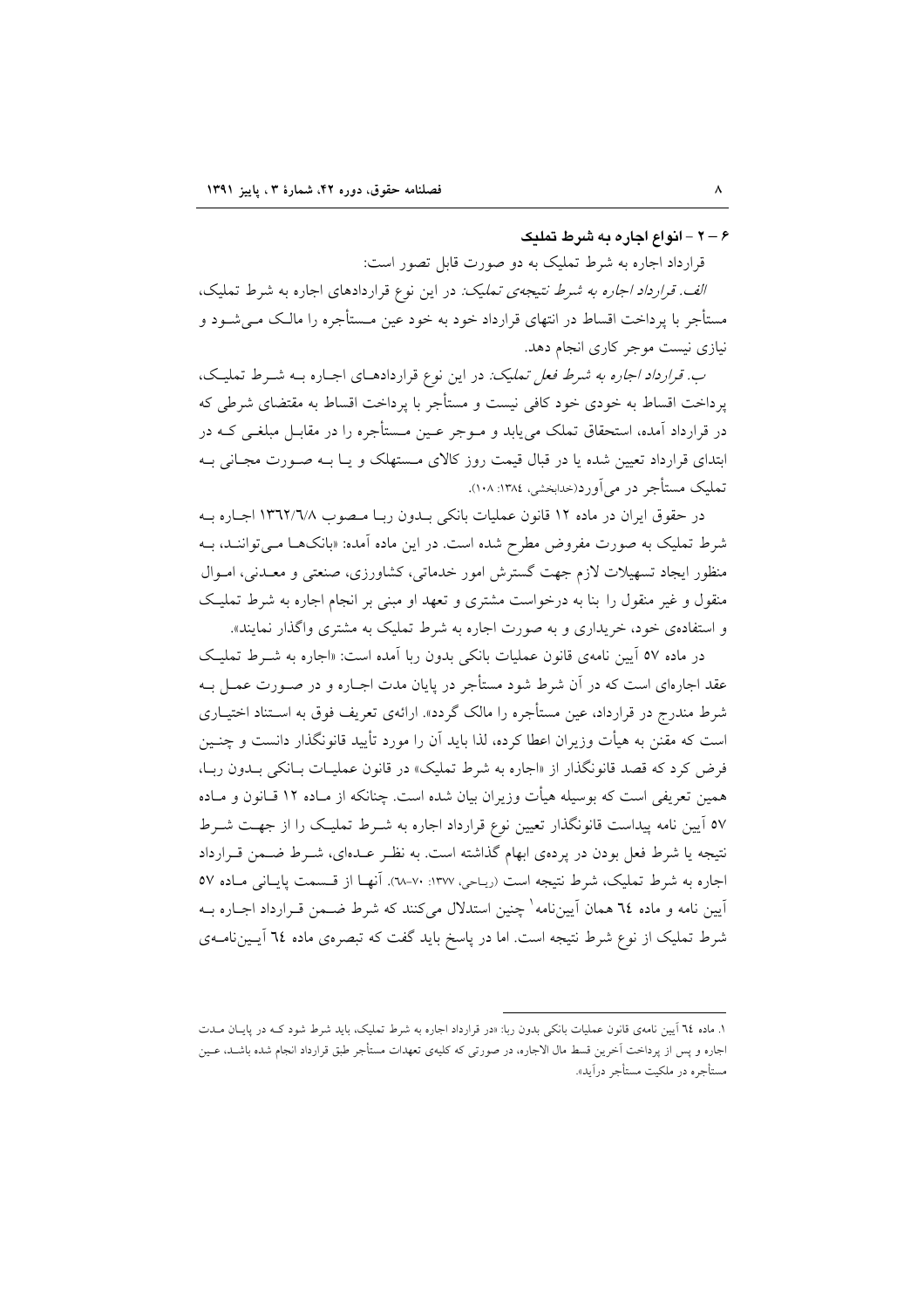مزبور،' وضعی را پیشبینی کرده است که مـستأجر قبــل از انقــضای مــدت اجــاره نــسبت بــه یرداخت باقیماندهی مالالاجاره و تسویه حساب کامل اقدام میکند. در این حالت چــون هنــوز موعد اجاره منقضی نشده است؛ مالکیت مستأجر نمی تواند بـه وسـیلهی شـرط مـذکور انجـام شود؛ لذا بانکها را مجاز به انتقال عین مستأجره به مستأجر کرده است. در ایــن شــکل، چــون موجر/ بانک اقدام به انتقال میکند؛ شرط به صورت شرط فعل بـروز خواهــد کـرد. هــر چنــد برخی معتقدند شرط مزبور، شرط فعل است(حاوری، پیشین:۲٤٤).

مرکز تحقیقات فقهی قوه قضائیه دربارهی اجاره به شرط تملیک از مراجـع تقلیـد اسـتفتاء کرده است. اغلب مراجع بین شرط نتیجه و شرط فعل تفصیل قائل شده، اوّلی را باطل و دومی را صحيح دانستهاند. متن سؤال و جواب بدين قرار است:

سؤال. ملکی به صورت مشارکت خریده میشود و سپس یکی از شرکاء سـهم خــود را بــه شریک دیگر اجاره به شرط تملیک می دهد؛ بهطوریکه بعد از پرداخت همه اقساط (کـه طبعـاً بیش از پولی است که شریک برای آن سهم داده بود) قسمت مورد اجاره به ملکیت مستأجر در مي آيد. آيا مي تـوان ايــن كــار را كــه در بانــكـهــا يــا شــر كتـهــا (اشــخاص حقـوقي) و بعــضاً بهوسیلهی اشخاص حقیقی صورت میگیرد راهی شرعی برای تخلّص از ربای قرضی دانست؟

اّیتالله فاضل لنکرانی در جواب مسأله می گوید: «اگر مقصود اّن است که تملیک بـه نحـو شرط نتیجه باشد به این معنا که بعد از پایان یافتن مدّت اجاره خود به خود به ملکیت مشتری و مستأجر درآید؛ صحت آن مشکل است. لیکن اگر مقصود این باشد که ملک را اجــاره دهــد مشروط به آنکه در پایان مدّت اجاره مالک هبه کند یا صلح کند یـا بــه مبلــغ بــسیار نــاچیز بــه تملک مستأجر درآورد؛ این کار صحیح است و شرط اشکالی ندارد و فرقی بین افراد حقیقی و حقوقی نیست». سایر مراجع تقلید نیز پاسخی مشابه این دادهاند(مرکز تحقیقات فقهی قوه قساییه، ۱۳۸۱:  $(11 - 19)$ 

به نظر ما قرارداد اجاره به شرط تملیک به هر دو صورت شرط فعل و نتیجـه قابـل تحقـق است.

## ۶ – ۳ – ماهنت حقوقی اجاره به شرط تملنک

شناخت ماهیت اجاره به شرط تملیک نقشی مهم در تعیین آثار و احکام آن دارد. در مــورد ماهیت حقوقی اجاره به شرط تملیک نظریات گوناگون ارائه شـده اسـت کـه در ایـن قـسمت

١. تبصره ماده ٢٤ آيين نامهي قانون عمليات بانكي بدون ربا: «در صورتي كه مستأجر قبل از پايان مــدت اجــاره، مبــادرت بــه پرداخت و تسویهی کامل باقیماندهی مال الاجاره بنماید، بانکها مجاز میباشند که علاوه بر تخفیف لازم در مبلغ مال الاجـاره باقیماندهی عین مستأجره را طبق قرارداد به مستأجر انتقال دهند».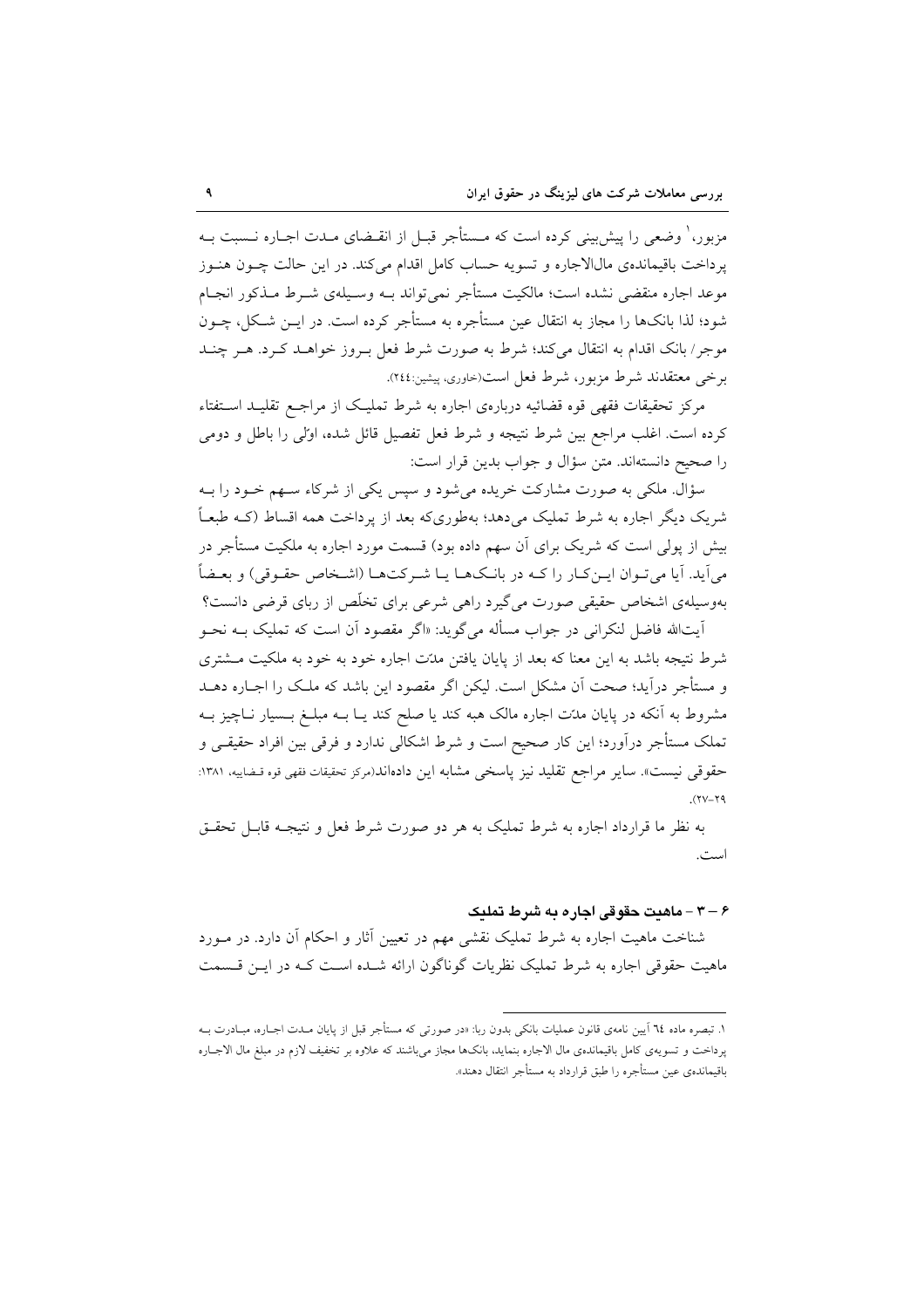مهم ترین آنها بررسی می شود:

#### $-7 - 1 - 1 - 6$

آنچه در وهلهی اول و با توجه به ظاهر عقد به ذهن متبادر می شود، اجاره بودن عقد اجاره به شرط تملیک است. بیشتر حقوقدانان، این عقد را از نظر تحلیلی عقد اجارهای می دانند که بـا وعدهي بيع همراه است (كاتوزيانه پيشين: ٧٦). يكي از حقوقدانان مـي نويـسد: «قـرارداد اجـاره بـه شرط تملیک در تمامی صورتها و انواعش از ماهیت اجاره بیرون نیـست و تملیـک در قـصد انشای دو طرف قرارداد، حالت فرعی پیدا کرده است، هـر چنـد امکـان دارد در انگیـزهی دو طرف، تمليک هدف اصلي بوده باشد؛ بنابراين تمليک شرط ضمن عقد اسـت» (عيـسائي;نفرشـي و وحدتي شبيري، ١٣٨٠: ١٢٤).

ماده ٥٧ آييننامهي قانون عمليات بانكي بـدون ربـا نيـز آن را اجـاره فـرض كـرده اسـت. «کنوانسیون وحدت قوانین در مورد قراردادهای بین المللی اجاره به شرط تملیک» نیز مقـررات مربوط به عقد اجاره را بر آن بار می کند. ماده ۹ این کنوانسیون مقـرر مـی دارد: «اعتبارگیرنــده/ مستأجر از کالا مواظبت و به طور معقول از آن استفاده و آن را به همــان صــورتـی کــه تحویــل گرفته حفظ مي كند، البته با توجه به استهلاک طبيعي کالا و هرگونه تغييراتي که حـسب توافـق طرفین در آن داده می شود. در پایان مدت قرارداد اجاره به شرط تملیک، اعتبارگیرنده کالا را به اعتباردهنده/موجر پس میدهد، مگر اینکه اعتبارگیرنـده کـالا را خریـداری یـا اجـارهی آن را تجدید نموده باشد». همچنین بند ٤ ماده ١٢ میگوید: «اگر اعتبارگیرنده قرارداد اجاره به شـرط تملیک را فسخ نماید، می تواند تمام اجارههای پرداختی و دیگر مبالغ پرداختی به عنــوان پــیش پرداخت را پس گیرد؛ البته مبلغی معادل انتفاعی که به طـور معقـول از مـال بـرده شـده، کـسر می شو د».

با اين حال تفاوتهايي عمده بين دو عقد اجاره به شرط تمليک و اجـاره وجـود دارد کـه مانع از پذیرش این نظریه است:

الف. در عقد اجاره أنچه متعلق قصد طرفين قرار مي گيرد انتقـال منــافع عــين مــستأجره در مدتی محدود است و انتقال مالکیت به هیچ وجه منظور اصلی نیست.

ب. در اجاره به شرط تمليک، برخلاف عقد اجاره (ماده ٤٧٣ قانون مــدنـي)، ٰ مــوجر حتمــاً باید مالک عین مستأجره باشد تا بتواند در انتهای قرارداد آن را به مالکیت مستأجر درآورد.

ج. اگر اجاره به شرط تملیک را عقد اجاره بدانیم، در صورت ورشکستگی موجر طلبکاران می توانند موضوع قرارداد را در زمرهی اموال مــوجر دانــسته و آن را از دســت مــستأجر خــارج

١. ماده ٤٧٣ ق.م.: «لازم نيست كه موّجر مالك عين مستأجره باشد ولي بايد مالك منافع آن باشد».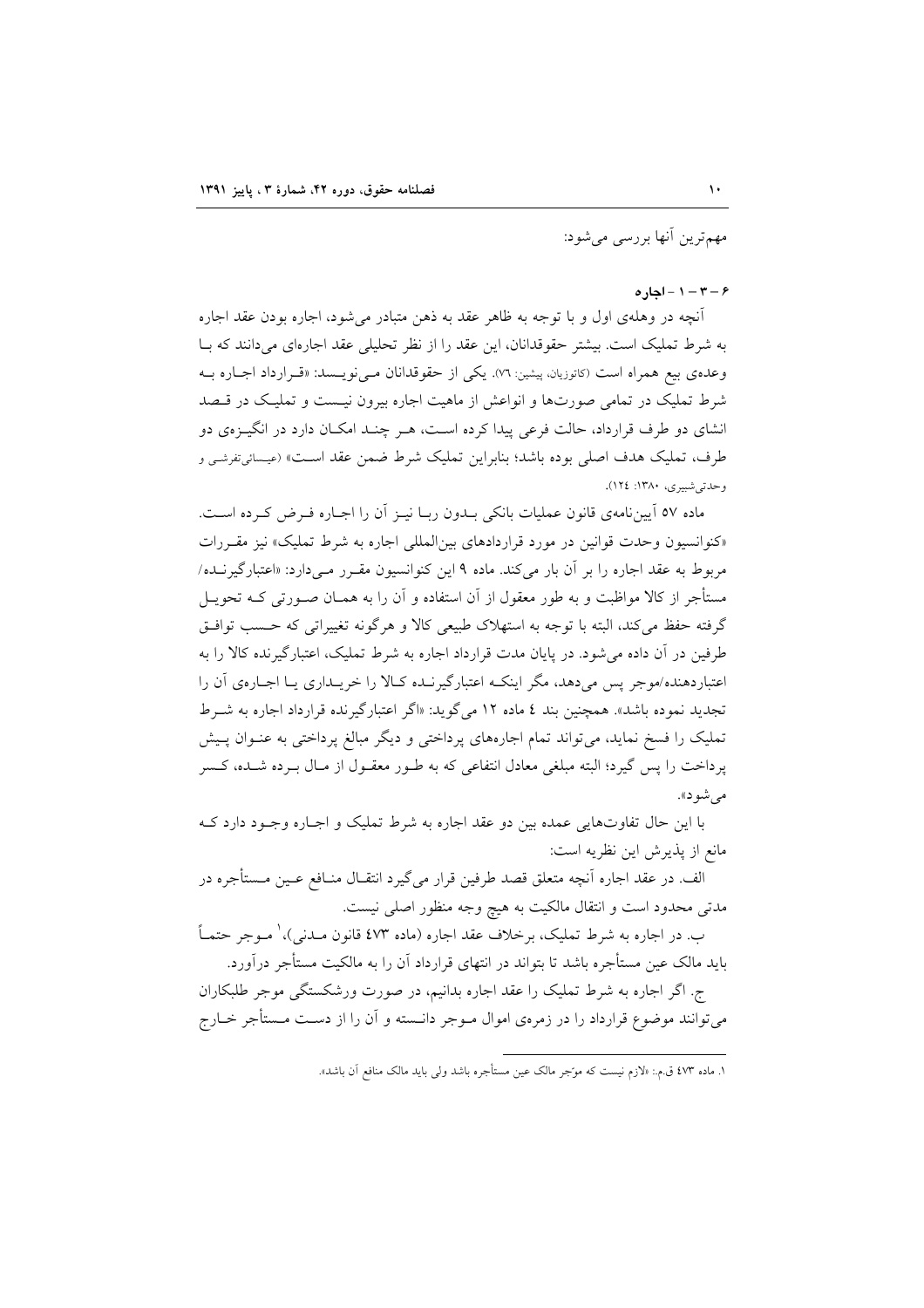سازند. مستأجر نیز نه حقّ اعتراض خواهد داشت و نه میٍتواند در مورد مبالغ پرداختی ادعــایی کند چرا که او تنها یک مستأجر بوده و حقّی بیشتر نسبت به مورد اجاره ندارد.

د. عقد اجاره هيچگونه محدوديت زماني چه از نظر حـداقل و چــه حــداکثر نــدارد و تنهـا وابسته به تراضی طرفین قرارداد است. اما در اجاره به شرط تملیک محدودیتهایی در مـدت زمان قرارداد وجود دارد. طبق تبصرهي ماده ٦١ آيين نامهي اعطاي تسهيلات بـانكي، معــاملات اجاره به شرط تملیک اموالی که طول عمر مفید آنها کمتر از دو سال باشد برای بانک ممنـوع است (حداقل) و طبق ماده ٦١ همین آیین نامه مدت اجاره به شرط تملیک نباید از طــول عمــر مفيد اموال تجاوز كند (حداكثر).

ه اگر اجاره به شرط تملیک را اجاره بدانیم، چنانچه مستأجر به شروط توافـق شــده عمــل نکند و مثلاً اقساط را در موعد مقرر نیردازد، موجر حـق دارد عقــد را فـسخ کــرده، از جریــان شرط تملیک جلوگیری کند. نتیجهی این اقدام این است که موجر در برخی فروض، مے توانـد تخلیهی عین مستأجره را بخواهد (عیسائیتفرشی و وحدتیشبیری، ۱۳۸۰: ۱۲۹). در حالی که این امکان بــا مفاد قانون روابـط مــوجر و مــستأجر مــصوب ١٣٥٦ در تعــارض اســت. بــه اعتقــاد برخــي از حقوقدانان، در مواردیکه بانکها به عنوان موجر عمل میکنند، اجرای قبانون روابط مـوجر و مستأجر برای بانکها مشکلاتی را ایجاد میکند. در این باره لازم است تمهید قانونی اندیــشیده شود تا اجرای قانون مزبور نسبت به آنها مستثنا و حکومت مقررات قانون مدنی بر آن مــستقر شود (خــاوری، ١٣٦٩: ٢٥٨-٢٥٨). بر اساس ماده ١ قانون روابط موجر و مستأجر مصوب ١٣٧٦/٥/٢٦ از تاريخ لازم الاجراء شدن اين قانون، اجارهي همه اماكن، تابع مقررات قانون مـدنى و شــرايط مقرر بین موجر و مستأجر است. بنابراین مشکل در صورتی است که تاریخ انعقاد اجاره قبل از تاریخ لازم الاجراء شدن قانون مزبور باشد؛ آنهم در صورتیکه مورد اجاره، تجاری باشد؛ زیرا این گونه اماکن تابع قانون روابط موجر و مستأجر مصوب ١٣٥٦ بودهاند.

رويهي قضايي محاكم فرانسه چنان است كه بعضي از حقوقدانان فرانسوي، قـرارداد اجـاره به شرط تملیک را در روابط موجر و مستأجر اجاره و میان آنها و اشـخاص ثالـث، بیــع تلقــی كردهاند. نتيجه آنكه، مستأجر پس از پايان اقساط، مالک شمرده نمي شود؛ ولـي در عـين حـال، اشخاص ثالث طلبکار می توانند مال را از اموال مستأجر ورشکسته محسوب دارند. بنـابراین در عین اینکه مستأجر قبل از پایان دوران اجاره و پرداختن اقساط آن در برابر موجر مالک نیــست، ولی طلبکاران مستأجر در هنگام ورشکستگی می توانند مورد اجاره را از اموال مستأجر بهشــمار آورند و موجر نیز نمی تواند به عنوان مالک عین، خواهان ردّ آن باشد. این نظر ممکن اسـت در عمل از مشکلات دادگاهها بکاهد؛ ولی با منطق حقوقی سازگار نیست، زیرا یک عقد نمی تواند مصداق دو عنوان حقوقی باشد. به بیان دیگر، اگر قصد انشای دو طرف قرارداد به اجاره تعلـق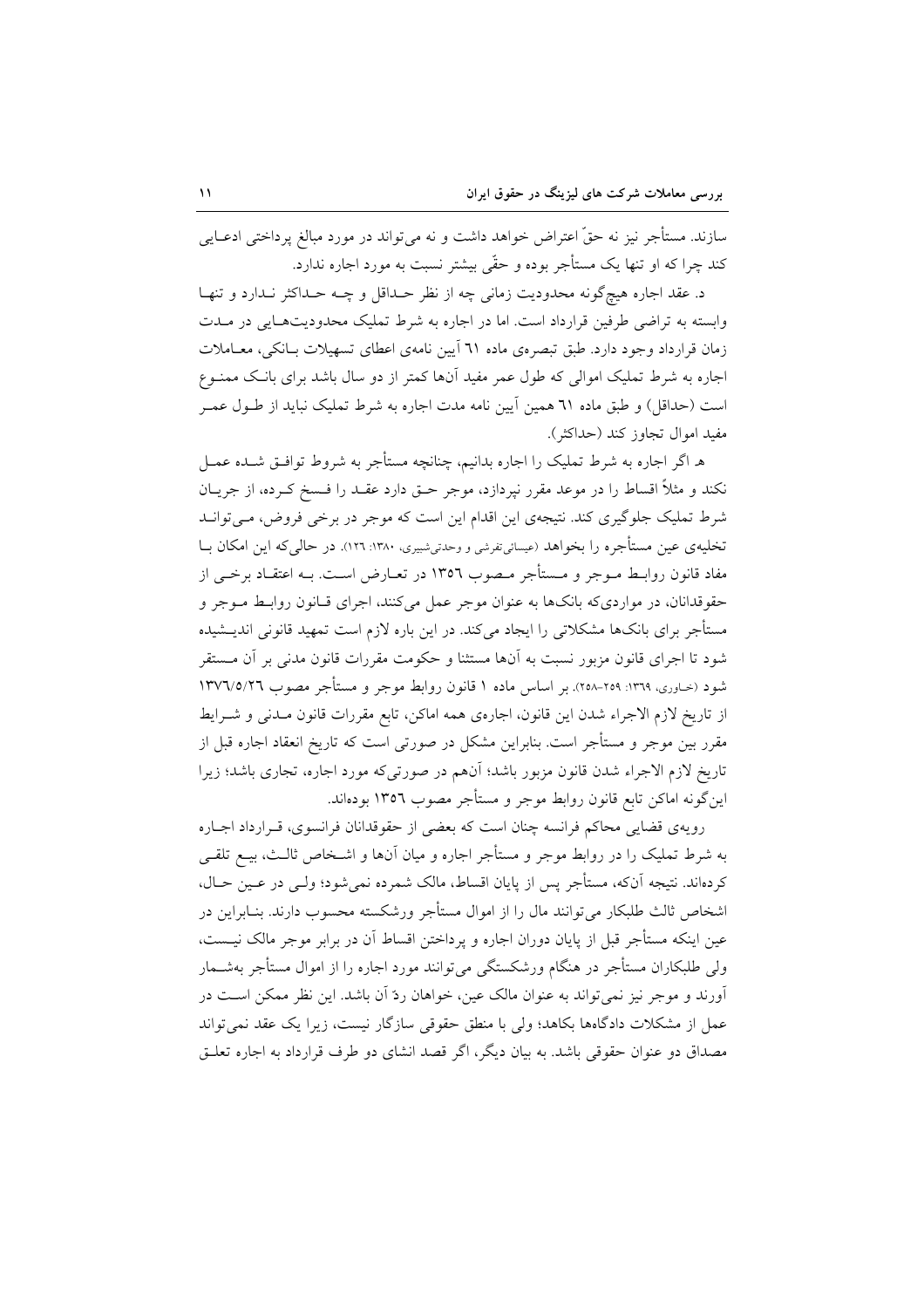گرفته باشد، قرارداد بیع نیست و اگر متعلق قصد آنان بیع باشد، قرارداد، اجاره نخواهد بــود (بـه نقل از: عیسائی تفرشی و وحدتی شبیری، ۱۳۸۰: ۱۲۲–۱۲۱).

#### $-7 - 7 - 8$

برخی حقوقدانان در مورد ماهیت حقوقی اجاره به شرط تملیک، أن را با عقد بیــع مقایــسه کرده و با ارائهی مستنداتی اظهار داشتهاند که عقد اجاره به شرط تملیک در واقـع چیــزی جــز عقد بیع نیست و عقد اجاره تنها یک عقد صوری و ظاهری است که طرفین برای پنهان داشتن عقد بيع و همچنين دريافت ثمن تحت عنوان مـال الاجـاره منعقـد كـردهانـد(لنكـرودي، ١٣٥٧: ٥٠؛ كاتوزيان، پيشين:٢٩٢).

مهمترين دليل طرفداران اين نظريه قصد اصلى طرفين است(العقود تابعه للقصود)، چراكه در عقد اجاره به شرط تملیک طرفین قرارداد در واقع، قصد انتقال مالکیـت را دارنــد ولــی بــه دلیل شرایطی انتقال مالکیت را به تعویق میاندازند. فقهـاء عقـود را تـابع قـصد مـیداننـد. در صورتیکه آنچه در خارج انشاء میکنند با آنچه که متعاملین قصد کردهاند یکی نباشد قرارداد و معامله، باطل است. لذا يكي از فقهاء مي گويد: «انشاء عناوين عقود مانند بيـع، اجـاره، صـلح و رهن بايد از حيث ايجاب و قبول مقصود متعاقدين باشد، زيرا قراردادها از عناوين قسصديه بـه حساب می ایند که بدون قصد محقق نمی شوند. زمانی که متعاملین عنوان عقد را قـصد کننــد و با لفظ که صریح در معنای این عنوان است، آن را انشاء کنند، معنـای مقـصود در عـالم اعتبـار تشریعی محقق میشود. اما زمانی که این لفظ در معنای مقصود نه وضعاً و نه بـه سـبب قرینــه دلالت ندارد، معنای مقصود در عالم اعتبار تشریعی محقق نمیشود و لـو متعاقــدین قــصد أن معنا را هم داشته باشند زیرا قصد تنها کفایت نمیکند بلکه در تحقق قرارداد دو امر باید وجــود داشته باشد: قصد و انشاء مقصود با لفظ صريح، و الا دو محذور لازم مي آيـد؛ يـا أنچـه قــصد کرده واقع نشده است یا آنچه واقع شده قصد نکرده است. در برخی موارد ممکن است هـر دو محذور لازم أيند مثل اينكه قصد اجارهي خانهاي را بنمايد و با لفظ بيع أن را انشاء كند (بعتك هذه الدار) در اینجا نه بیع محقق میشود زیرا مقصود بیع نبـوده و نـه اجـاره، هرچنـد مقـصود مالک، اجاره بود اما اَنچه انشاء شده است بیع است نه اجاره (ما وقع لم یقصد و مــا قــصد لــم یقع)» (موسویبجنوردی، ۱٤۱۹، ج ۷: ۳۲).

موافقان این نظریه در مورد اینکه عقد اجاره به شرط تملیک خود چــه نــوعی از عقــد بیــع است، با یکدیگر اختلاف دارنـد؛ گروهـی آن را عقـد بیــع معلــق (بــه نقـل از: وفـادار، ۱۳۸۷: ۳۵٦) و گروهی دیگر آن را بیع با شرط فاسخ معلق (به نقل از: کاتوزیان، ۱۳۸۱، ج۱: ۷۹) میداننــد. امــا نظــرات مزبور با توجه به ايراداتي كه در ذيل مي آيد، قابل انتقاد است: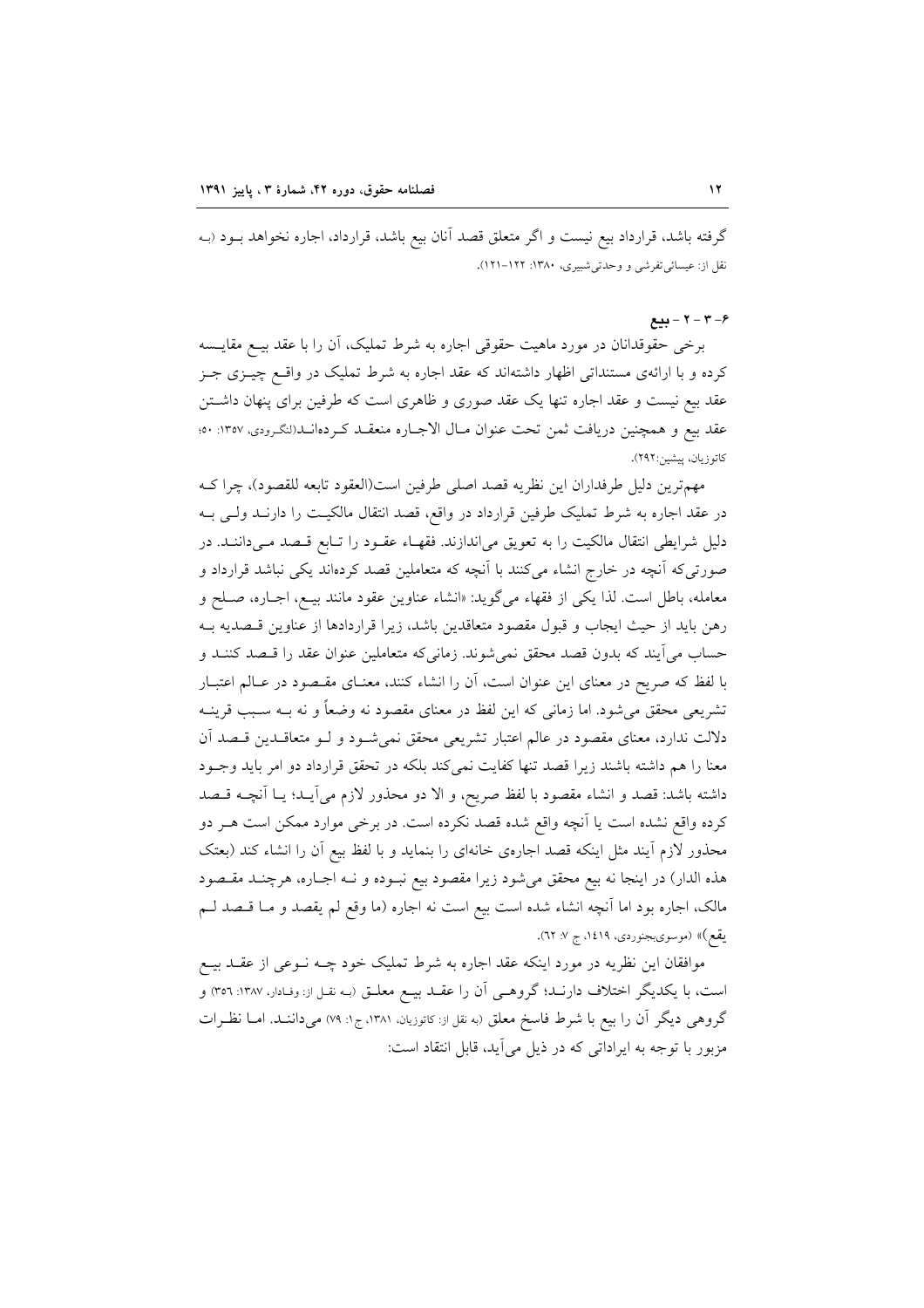الف. اشکال اصلی این است که لازمهی چنین تحلیلی صوری دانستن عقـد اصـلی یعنـی اجاره است. وقتی گفته می شود عقد اجارهای که طیّ اَن تملیک عین مـستأجره بــه مـستأجر در پایان قرارداد شرط شده است، یک عقد بیع است و نه اجاره. با این وصف عقد اجاره یک عقد ظاهری و صوری است و این به معنای بطلان عقد اجاره است چرا که قـرارداد صـوری باطـل است که در آن دو طرف، قصد نتیجهی آن را ندارند (کاتوزیـان، ١٣٦٤: ٢٣٢) و با باطـل بــودن عقــد اصلی، شرط ضمن آن نیز باطل خواهد بود و در نتیجه، عقدی باقی نمیماند کـه قابلیـت اجـرا داشته ىاشد.

ب. بیع دانستن عقد اجاره به شرط تملیک مستلزم این خواهد بود که همه آثار و احکام بیع را در عقد اجاره به شرط تملیک نیز جاری دانسته و در هنگام بروز اختلاف بین طـرفین عقــد، به قوانین و عرف رایج در مورد بیع رجوع کنیم. آیا چنین امری امکانپذیر است؟

یکی از آثار عقد بیع طبق بند ۱ ماده ۳۶۲ ق.م. این است که به مجـرد وقــوع بیــع مــشتری مالک مبیع و بایع مالک ثمن میشود. چنانچه عقد اجاره به شرط تملیک را بیع بدانیم پس بایــد اثر بیع یعنی انتقال مالکیت عین مستأجره به مستأجر را از ابتدای قرارداد نیز قبول کنیم. در ایــن صورت طلبکاران مستأجر می توانند مال موضوع قرارداد را از اموال مستأجر محسوب کـرده آن را از دست وی خارج سازند. همچنین مستأجر از زمان انعقاد قرارداد اجاره بـه شــرط تملیـک مالک عین مستأجره محسوب می شود و می تواند هرگونه اعمال حاکمیتی نسبت به آن از قبیــل فروش یا به رهن گذاشتن انجام دهد، در حالیکه در عمل، مستأجر نمی تواند و نباید هیچ یک از اعمال فوق را انجام دهد. او تنها حقَّ استيفاى منفعت را از عين مــستأجره تــا پايــان قــرارداد خواهد داشت، درست مانند یک مستأجر واقعی و نه بیشتر. همچنین اگر اجاره به شرط تملیک عقد بیع باشد، پرداختهای مستأجر را باید اقساط ثمن در نظر گرفت و در نتیجه، در صـورت انحلال عقد، موجر باید تمامی اقساط را به صورت کامل به مستأجر بازگرداند.

ج. در مورد بيع معلق نيز بايد گفته شود اصولاً عقد معلق تا زمان پيدايش و حـصول معلــقٌ علیه هیچ اثری ندارد و هرگاه معلقٌ علیه موجود نشود مانند آن اسـت کـه عقــدی واقــع نــشده است (امامی، ۱۳٦۸: ١٦٦). همچنین از آنجا که خریدار از تــاریخ حــصول معلــقٌ علیــه مالــک مبیــع می شود؛ نمااَت و منافع هم از این تاریخ و نه تاریخ عقد به او تعلق میگیــرد و حــدوث معلــقٌّ عليه اثر قهقرايي از اين جهت ندارد (جعفري لنگرودي، پيشين: ٦١٢؛ صفايي، ١٣٥١: ٣٠-٢٧). پــس چنانچــه اجاره به شرط تملیک بیعی معلق باشد مستأجر نمیتواند تا حصول معلقٌ علیه از مبیع استیفای منفعت نماید چرا که هیچگونه مالکیتی اعم از عین و منافع نسبت به آن ندارد؛ مگر آنکـه گفتـه شود طرفین قرارداد، استیفای منفعت از مبیع را در ضمن عقد بیع معلق، شرط کـردهانــد کــه در آن صورت نیز با این معضل لاینحل روبهرو خواهیم شد که چگونه می توان در ضـمن قـرارداد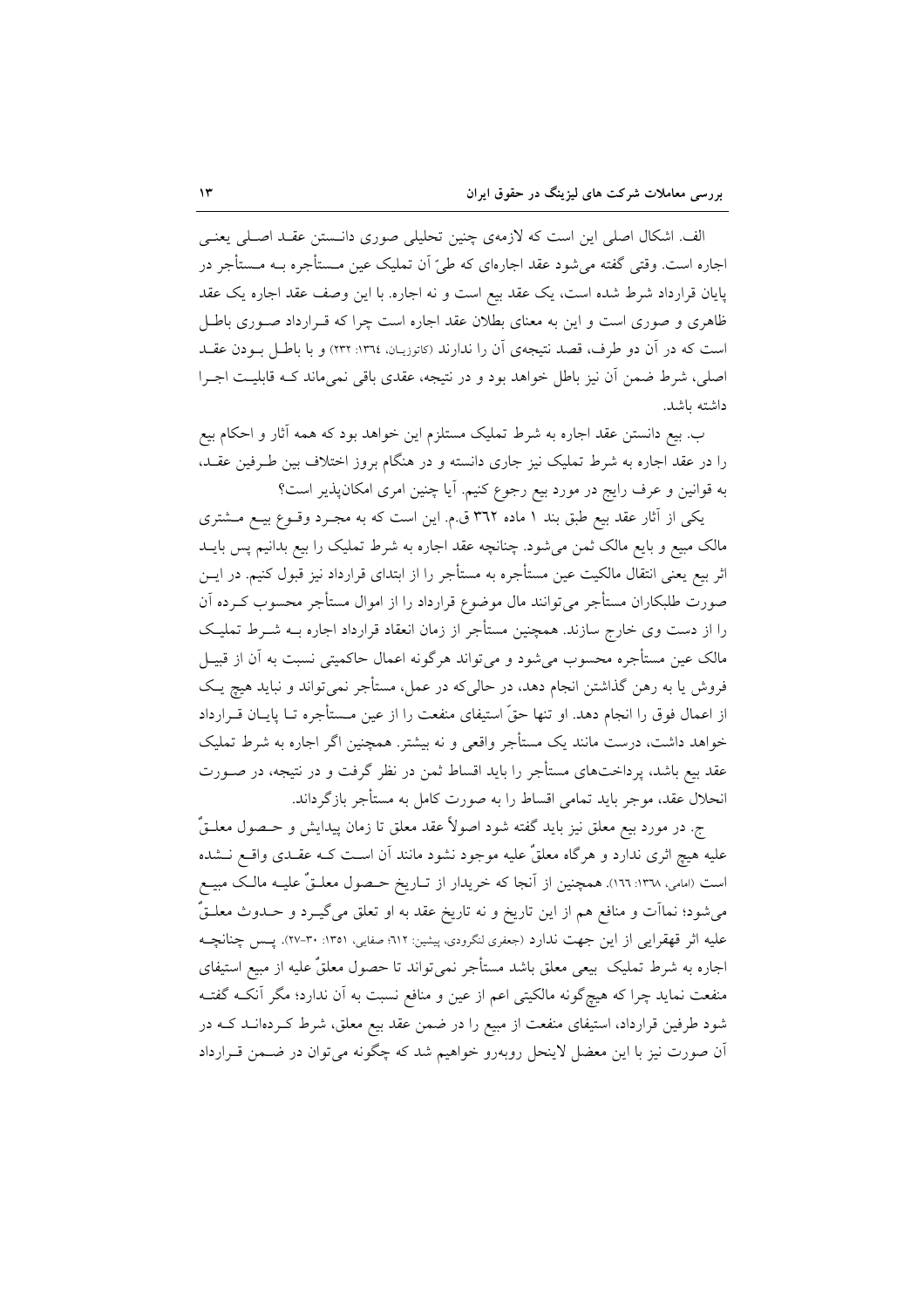اصلی که خود هنوز معلق است شرطی وارد کرد که آن شـرط قبـل از قطعیـت قـرارداد اصـلی لازم الاجرا باشد. آيا ممكن است كه بيع معلق قبل از حصول معلـقٌ عليـه آثــار و احكــام لازم الاجرا داشته باشد؟

در بيع معلق هر چند كه مانند اجاره به شرط تمليك، انتقال مالكيت كالا منوط به يرداخت آخرین قسط است، ولی استفادهی خریدار از مبیع در فاصـلهی بـین عقـد و پرداخـت آخـرین قسط، وجههى حقوقى ندارد؛ زيرا مالكيت او نسبت به عـين مـورد معاملـه، فعليـت نيافتـه تـا موجبی برای جواز تصرف او باشد. وانگهی بر فرض که مالک از زمان عقد، اذن در تصرف بـه خریدار بدهد، چنانچه خریدار بـه دلیلـی امکـان پرداخـت همـهی اقـساط را در آینـده نیابـد. تصرفات او در مورد معامله مجانی است و مالک باید اقساط گرفته شــده را بــه مــستأجر پــس دهد؛ در حالی که اجاره به شرط تملیک این اشکالات را نـدارد؛ زیــرا از یــک طــرف، مــستأجر بلافاصله پس از عقد، حقٌّ تصرف مي يابد. پس اذن مالـک در تـصرف، اذن معاوضـي اسـت و چنانچه پرداختها ناقص بمانند، اقساط پرداخت شده در برابر تصرفات قرار می گیرد. از طرف دیگر، چون مالکیت در کالا برای موجر باقی میماند، مستأجر حقّ انتقال آن٫را به غیــر نــدارد و اگر ورشکسته شود کالا باید به موجر تسلیم شود و بنابراین ضرورتی ندارد که مـوجر در کنـار دیگر طلبکاران قرار گیرد (عیسائی تفرشی و وحدتی شبیری، ۱۳۸۰: ۱۲۰-۱۱۹).

د. اگر عقد اجاره به شرط تملیک را عقد بیعی با شرط فاسخ معلق بــدانیم بــا ایــن اشــکال مواجه میشویم که شرط فاسخ معلق مانع از ایجاد اَثار عقد بیع نمــیشــود. بنــابراین، مالکیــت عین مستأجره از لحظهی انعقاد عقد اجاره به شرط تملیک به مستأجر منتقل میشود و تنهــا در اثر تخلف از شرايط، قرارداد از آغاز منحل خواهد شد (كاتوزيان، ١٣٨١: ٧٩). اما اين امـر مغـاير بــا قصد اصلی موجر یعنی عدم انتقال مالکیت کالا به مستأجر تـا پایــان قــرارداد اجــاره بــه شــرط تمليک است.

#### $r-\tau-\tau-\epsilon$ هن

وجه تشابه اجاره به شرط تملیک و عقد رهن در آن است کـه مـوجر بنـا بـه درخواسـت مستأجر کالا را میخرد و برای دسترسی به وجه پرداختی خود آن را اجـاره مـیدهـد ولـی بـا شرايط اجاره به شرط تمليک مالکيت کالا را تا پرداخت آخرين قسط خود منتقل نمي کنــد. بــه همین دلیل بعضی حقوقدانان اجاره به شرط تملیک را در حقیقت جانــشین و قــائم مقــام عقــد رهن دانستهاند. آیا در حقوق ما قرارداد اجاره به شرط تملیک مشمول مـاده ۳٤ مکـرر تــا ٣٦ قانون ثبت است؟ زمانی این تردید حاصل می شود که قرارداد اجاره به شرط تملیک خـواه بـا ماهيت اجاره يا بيع يا عقد معين و مستقل، با توجه به اعتباري كه در قبال حفظ عنوان مالكيت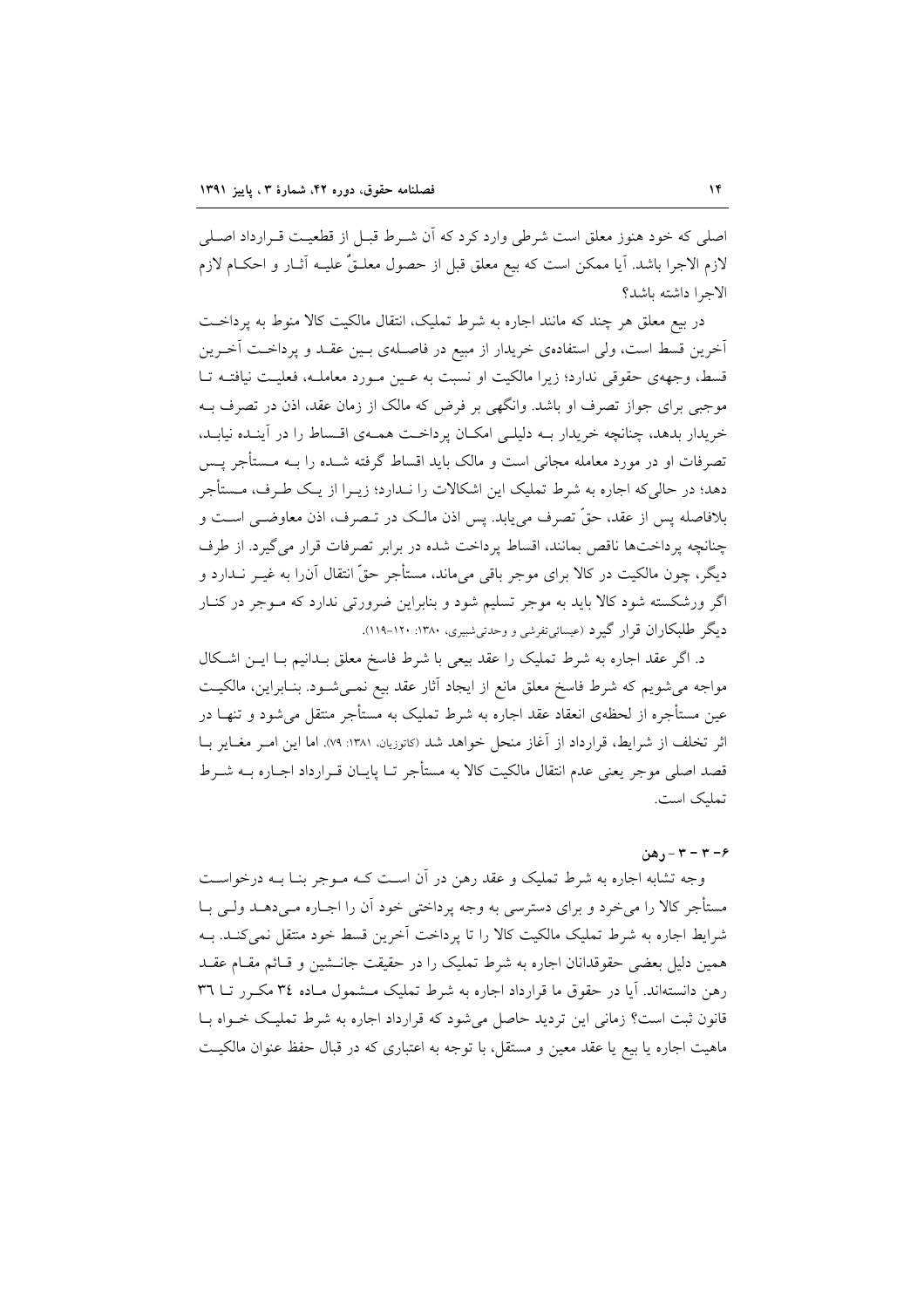مورد اجاره به مستأجر داده می شود و در نهایت، یک قرارداد تضمینی تـصور مـی شـود کــه در وثيقه حفظ عنوان مالكيت است. اين هدف با عبارتي كه ذيل ماده ٣٤ قانون ثبت مندرج است، تقویت میگردد. ماده ۳٤ میگوید: «در مواردی هم که مال جهت وثیقهی دین یا ضمانتی قـرار داده شود بر حسب آنكه مال مزبور منقول باشد طبق مقررات ايــن قــانون عمــل خواهــد شــد». ایجاد تضمین در قراردادهای اجاره به شرط تملیک، قصد اولیه نیست. همچنین در طول مـدت قرارداد، مال الاجارهای که مستأجر می پردازد با توجه به مدت قرارداد و قیمت پرداختـی، بـرای خرید اّن معادل استهلاک مورد اجاره است، مستأجر بــا پرداخــت اقــساط، مــالکيتي روي عــين مورد اجاره پیدا نمی کند که بتوان به ازاء اجاره بهایی که پرداخت می نماید، مالک جزیی از عین شود، لذا به عنوان قسمتي از كلِّ دارايي او به حساب آمده و متعلق حـقٌّ سـاير طلبكــاران قــرار می گیرد. بنابراین، اصولاً قرارداد اجاره به شرط تملیک مشمول مقررات ماده ۳٤ نخواهـد شـد. تنها موردی که مستأجر برای فرار از قوانین مربوطهی قرض یا وثیقه، اقــدام بــه فــروش کــالای خود به بانک می کند تا بعد مؤسسهی اعتباری آنرا به مستأجر بر اساس قرارداد اجاره به شــرط تمليک اجاره دهد. در چنين صورتي قصد طرفين ايجاد يک تضمين و وثيقه بـراي پـول اسـت پس دادگاهها می توانند به دلیل صوری بودن قرارداد اجاره به شـرط تملیک و همچنـین بـرای جلوگیری از فرار از قانون آنرا باطل اعلام نمایند و یا مقـررات مربـوط بـه رهـن و قـرض را جاري سازند (وفادار، ۱۳۸۷: ۳۵۷-۳۵۲).

در مورد ماهیت حقوقی عقد اجاره به شرط تملیک نظریات دیگری نیز بوسیله حقوقـدانان بیان شده است، مثل آنکه «ماهیت این عقد بستگی به نوع آن دارد» یــا «عقــد اجــاره بــه شــرط تملیک عقد قرض است» و یا «اجاره به شرط تملیک در رابطهی موجر و مستأجر، اجـاره و در رابطهی مستأجر و اشخاص ثالث، بیع محسوب مـیشـود» کــه البتــه ایــن نظریــات هــم دارای ایرادات و نواقص بسیاری هستند (برای مطالعه این نظریات و انتقادات وارده بنگرید: کاتوزیـان، ۱۳۸۱، ج ۱: ۸۱ –  $\overline{\mathcal{N}}$ 

## ۶ – ۴ – ۴ – عقد ويژه (نظر مختار)

اگر چه هر یک از نظرات گفته شده در بردارنـدهی پـارهای از اوصـاف و مقتـضیات عقـد اجاره به شرط تملیک است، با این حال هیچیک از این نظریات در ارائهی یک ماهیت حقــوقی روشن و صریح از اجاره به شرط تملیک کامـل نیـست. چـرا کـه هـر یـک در پـارهای مـوارد تفاوتهایی با این تأسیس حقوقی دارند، تفاوتهایی که مانع انطباق آنها با یکدیگر می شـود. یکی از نویسندگان می نویسد: «اجاره به شرط تملیک عقدی است جدید که با توجه به نیازهای جامعه به وجود آمده و به سوى استقلال پیش مىرود. براى تمیز احکام آن، لازم است تا عقـد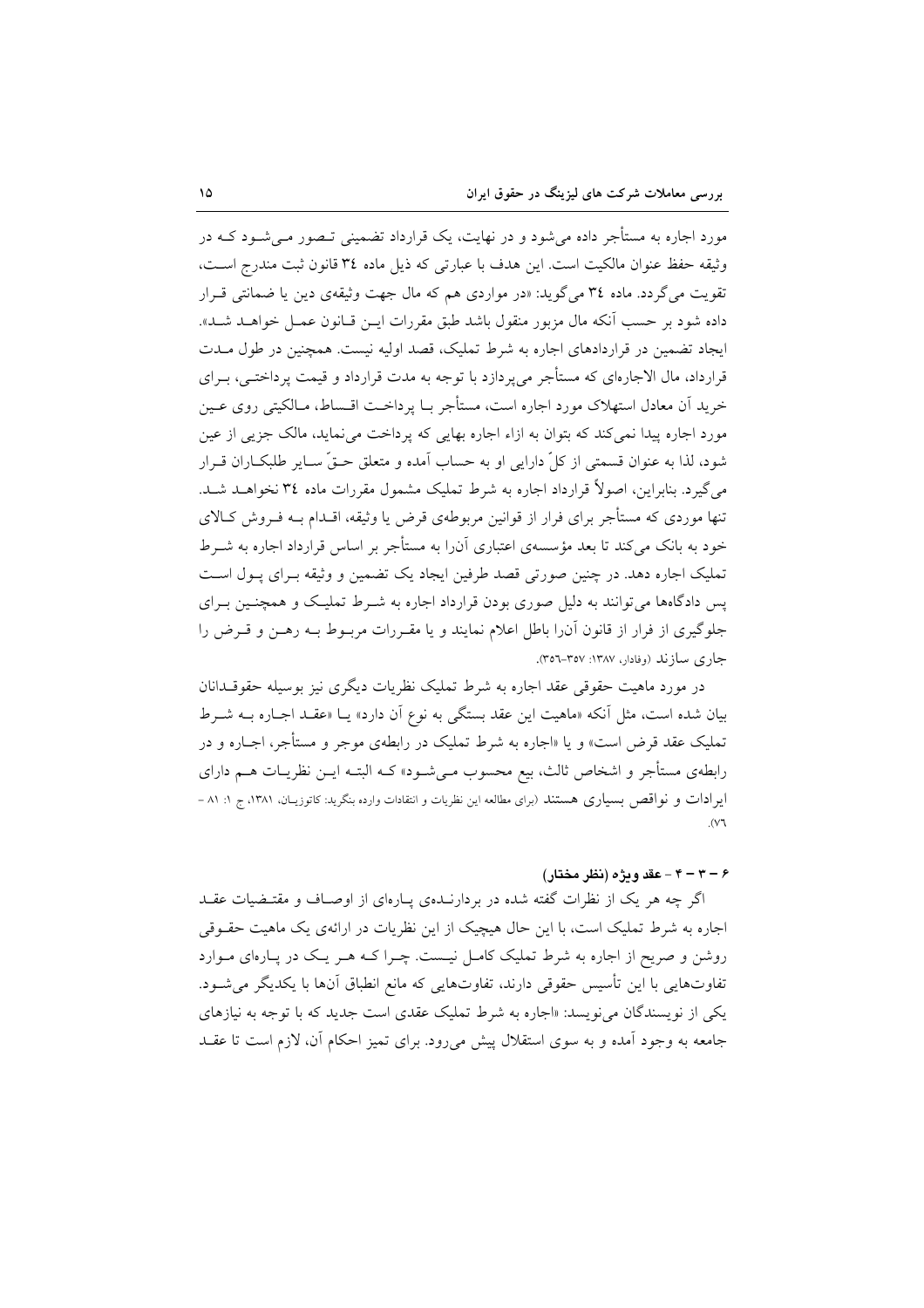اجاره و شرط را با هم در نظر گرفت و شرط تملیک در هر صورت فرع بر عقـد اجـاره اسـت که با از بین رفتن عقد اجاره از بین خواهد رفت، ولی اگ مقبصود اجباره باشید، در صورت بطلان شرط، عقد باطل نخواهد شد، اما اگر مقصود واقعی، بیع باشد، در این صورت بــا بطــلان شرط، عقد اجاره نيز باطل خواهد شـد» (فـرزينوش و شـعباني و همكـاران، ١٣٨١: ٥٧). در واقـع، سـاده اندیشی است که بخواهیم با گنجاندن عقد اجاره به شرط تملیک در قالب یکی از عقود معـین، مشکل ماهیت حقوقی آن را حل کنیم. اصولاً اگر این عقد جزئی از عقود معین سنتی مثــل بیــع و اجاره بود، دیگر نیازی به تعیین نام و عنوان خاص برای آن احساس نمی شـد. روشـن اسـت که پدیدآورندگان عقد اجاره به شرط تملیک به طور کامل با عقود بیع، قرض و رهــن آشــنایی داشتهاند و چنانچه برای ایشان امکان داشت، حتماً اهداف و مقاصد خـود را در قالـب یکـی از این عقود شناخته شده وارد میکردند. بنابراین چارهای نیست جز آنکـه عقـد اجـاره بــه شــرط تملیک را عقدی خاص و جدای از سایر عقود بدانیم.

أثار تحلیل ماهیت اجاره به شرط تملیک با عقد معین عبارتند از:

نخست. تملیک منفعت عین مستأجره در طول مدت قـرارداد و تملیـک عـین مـستأجره در انتهای قرارداد به مستأجر که این امر قصد نهایی طرفین عقد است و تمام شروط و قیود دیگـر برای نیل به این هدف در قرارداد لحاظ شده و همگی نسبت به آن جنبهی فرعی دارند.

دوم. پرداخت عوض، البته لازم به ذکر است که اجارهبها در عقد اجـاره بـه شـرط تمليـک حالتی دوگانه دارد؛ چنانچه قرارداد تا انتها دوام بیاورد و مستأجر تمــام اقــساط مــال|لاجــاره را يرداخت كرده باشد، مجموع اين اقساط به عنوان ثمن محسوب شده و عــوض انتقـال مالكيـت قرار میگیرد. اما در صورتیکه عقد اجاره به شرط تملیک به هر علتی منحل شود، اجـارههـای پرداختی به عنوان مالالاجاره محسوب شده و مستأجر حقی نسبت به آنها نخواهد داشت.

## ۷ – تعدیل معاملات شرکتهای لیزینگ

همانطور که ذکر شد قراردادهای کنونی شرکتهای لیزینگ ایران اجاره بـه شـرط تملیک .<br>ساده است که براساس گزینههای محدود و مشخص منعقـد مـی شـود کـه شـرکت پیــشنهاد و مشتری انتخاب می کند. این قرارداد همان طور که در ابتدای انعقاد، محدود و منحـصر در چنــد گزینهی خاص است، از جهت شرایط بعدی نیـز انعطـاف لازم را نـدارد و متناسـب بـا تغییـر اوضاع اقتصادی مشتریان و خود شرکت قابل تغییر نیست. بهنظر می رسد مـی تـوان بـا ترکیـب «قرارداد اجاره به شرط تملیک با قرارداد صلح (ضع و تعجّل)» ٰ بهترتیب ذیل، به انعطـاف لازم

۱. در معاملات مدتتدار مانند بیع نسیه، سلف، اجاره، قرض که مدیون متعهد است بدهی خود را طبق زمانبندی معین بپردازد، گاهی مدیون علاقه دارد در مقابل کمکردن بخشی از بدهی، دین خود را زودتر از موعد مقرر بپردازد؛ چنانکه گــاهی طلبکــار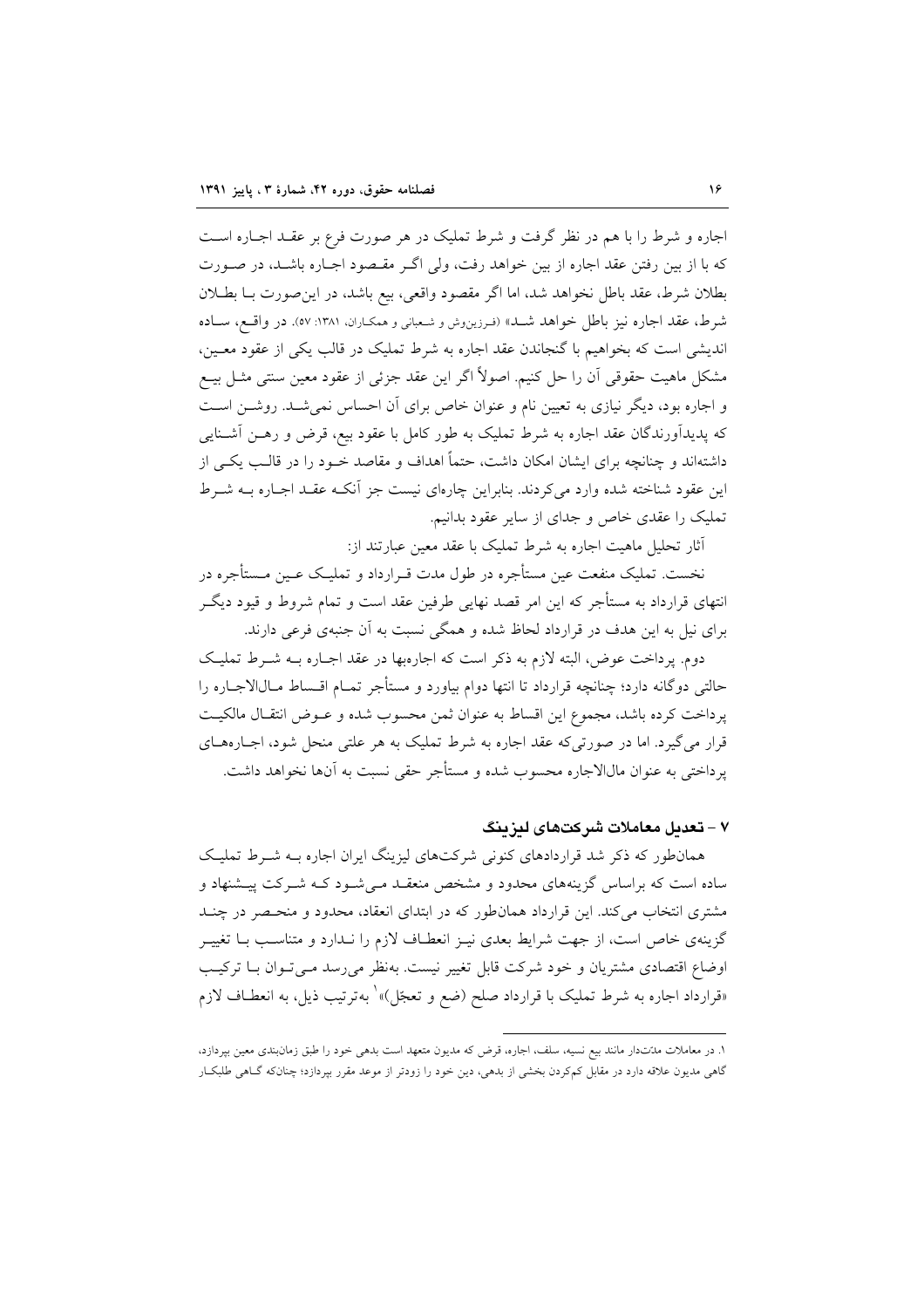#### دست يافت.

الف. قرارداد پایهی اجاره به شرط تملیک بر اساس حیداقا ها: در این قبرارداد شیرکت لیزینگ با در نظرگرفتن سیاستهای خود دربارهی حداقل پیش پرداخت، حداقل مبلـغ اقـساط، حداکثر تعداد اقساط و حداقل کیفیت پرداخت، قـرارداد اجـاره بـه شـرط تملیـک بـهصـورت قرارداد پایه با همهی مشتریان منعقد می کند. این قرارداد به مقتضای عقد اجاره، قـرارداد لازم و پایهی محاسبات برای قرارداد متغیر صلح (ضع و تعجّل) خواهد بود و در مواقـع نیــاز قــرارداد متغیر، فسخ و به این قرارداد (قرارداد پایه) رجوع خواهد شد.

*ب. قرارداد متغیر صلح بر اساس شرایط:* بعد از انعقاد قرارداد اجاره به شرط تملیک پایــه و

دوست دارد در برابر دریافت زودتر از سررسید از بخشی از بدهی صرف نظر کند. ایـن موضـوع از زمـان امامـان معـصوم (ع) محــلّ بحــث بــوده و در روايــاتي مــورد ســؤال واقــع شــده اســت؛ بــراي نمونــه بــه دو مــورد اشــاره مــيشــود. محمد بن مسلم در روایت صحیحی از امام باقر (ع) نقل میکنـد: از امــام بــاقر (ع) در مــورد شخـصی ســؤال شــد کــه دیــن مدتنداری بر عهده دارد. طلبکار نزد وی میآید و میگوید: فلان مقدار بدهیات را نقد بپرداز تا از بقیهاش صرف نظر کنم یـا می گوید مقداری را نقد بپرداز تا نسبت به باقی آن مهلت را اضافه کنم. امام (ع) فرمود: مادامی کـه بـه اصـل بـدهی (سـرمایه) چیزی اضافه نکند، اشکالی ندارد. خداوند [در اَیه ۲۷۹ سورهی بقره] میفرماید: "برای شما است سرمایههایتان، نه ستم کنید و نه بر شما ستم شود" (شيخ صدوق، ١٤٠٤: ٣٣-٣٣: شيخ طوسي، ١٣٦٥: ٢٠٧/٦: كلينـي، ١٣٦٧: ٢٥٩/٥) حرَّعــاملي، بــيّتــا: ۱۲۰/۱۳؛ مجلسی، ۱۶۰۳: ۱۲۳/۱۰۰؛ بروجردی، ۱٤۱۰: ۳۳۷/۱۸). شبیه همین حدیث را حلبی به سـند صـحیح از امـام جعفـر صادق (ع) نقل می کند (حرَّعاملی، بی تا: ۱۲۰/۱۳). در روایت دیگری از امام صادق (ع) نقل شده است: از ایـشان سـؤال شـد: مردی از کسی طلب دارد و قبل از فرا رسیدن موعد به او میگوید: نیمی از بدهی را زودتر بده تا نصف دیگر را واگذارم. آیـا این عمل برای هر یک از آندو جایز است؟ اَن حضرت فرمود: بلی (همان). همین مضمون در روایات دیگری نیـز نقـل شــده است (حرَّعاملی، بیمتا: ١٦٨). فقیهان شیعه به استناد روایات مذکور با اصل کاهش مبلــغ بــدهی در مقابــل پرداخــت زودتــر از سررسید موافق هستند و در تصویر فقهی آن راهکارهایی پیشنهاد مـیدهنـد (موسـوی خمینـی، ۱٤٠٩: ۰/۳٦/۱-۵۳۵؛ خـویی، ۱٤١٠: ٤٨/٢؛ موسوى گلپايگانى، ١٤١٣: ٣٧٩/١؛ حسينى روحـانى، ٥٣/٢-٥٢: حـسينى سيـستانى، ٣٧/٢؛ صـافى گلپايگــانى، ٣٢٨/١). برخي از آنها عبارتند از:

- صلح: به این بیانکه طلبکار و بدهکار بر کاهش بخشی از بدهی در قبال تعجیل در پرداخت مصالحه میکنند.
	- ابراء: به این بیان که طلبکار در قبال دریافت زودتر از سررسید، بخشی از بدهی را ابراء می کند.
	- هبه: به این بیان که طلبکار در قبال دریافت زودتر از سررسید، بخشی از بدهی را هبه میکند.
	- خرید دین: به این بیان که بدهکار بدهی مدّتدار خود را در مقابل مبلغی کمتر از بدهی خرید میکند.

از آنجا که در روایات روی رابطه ای خاص تأکید نشده و اصل عمل مجاز شمرده شده است، طرفین میتوانند براسـاس هــر یک از راهکارهای پیش گفته رفتار کنند. شایان ذکر است که کاهش مبلغ بدهی در مقابل پرداخت زودتـر از سررسـید گرچــه بهصورت ساده و ابتدایی بین مردم بهویژه تاجران شایع است، در متون حقوقی ایران تعریف روشنی از آن ارائه نــشده و ابعــاد حقوقی آن تبیین نشده است. مناسب است همانند قرارداد اجاره به شرط تملیک، قرارداد صلح (ضع و تعجل) نیز با استفاده از روایات و متون فقهی تنظیم حقوقی شده، ابعاد گوناگون آن قانونگذاری شود. توضیح این اسـت کــه ایــن نــوع تنزیــل کــه در اصطلاح به آن "ضع و تعجّل" میگویند، با تنزیل بدهی نزد شخص ثالث متفـاوت اسـت. در تنزیـل متعـارف طلبکـار طلـب مدَّتدار خود را به شخص ثالثي به مبلغي كمتر از مبلغ اسمي بدهي ميفروشد كه در متون حقــوقي و قــوانين ايــران از آن بــه "خرید و فروش دین" یاد میشود؛ در حالی که در تنزیل پیشنهادی (ضع و تعجّل) طلبکار با خود بدهکار معامله میکند؛ هــر چنــد ممكــن اســت ايــن معاملــه در قالــب خريــد و فــروش ديــن يــا صــلح يــا ابــراء بــه شــرح پيــشين باشــد .(http://www.iranbar.org/ph1145.php#454)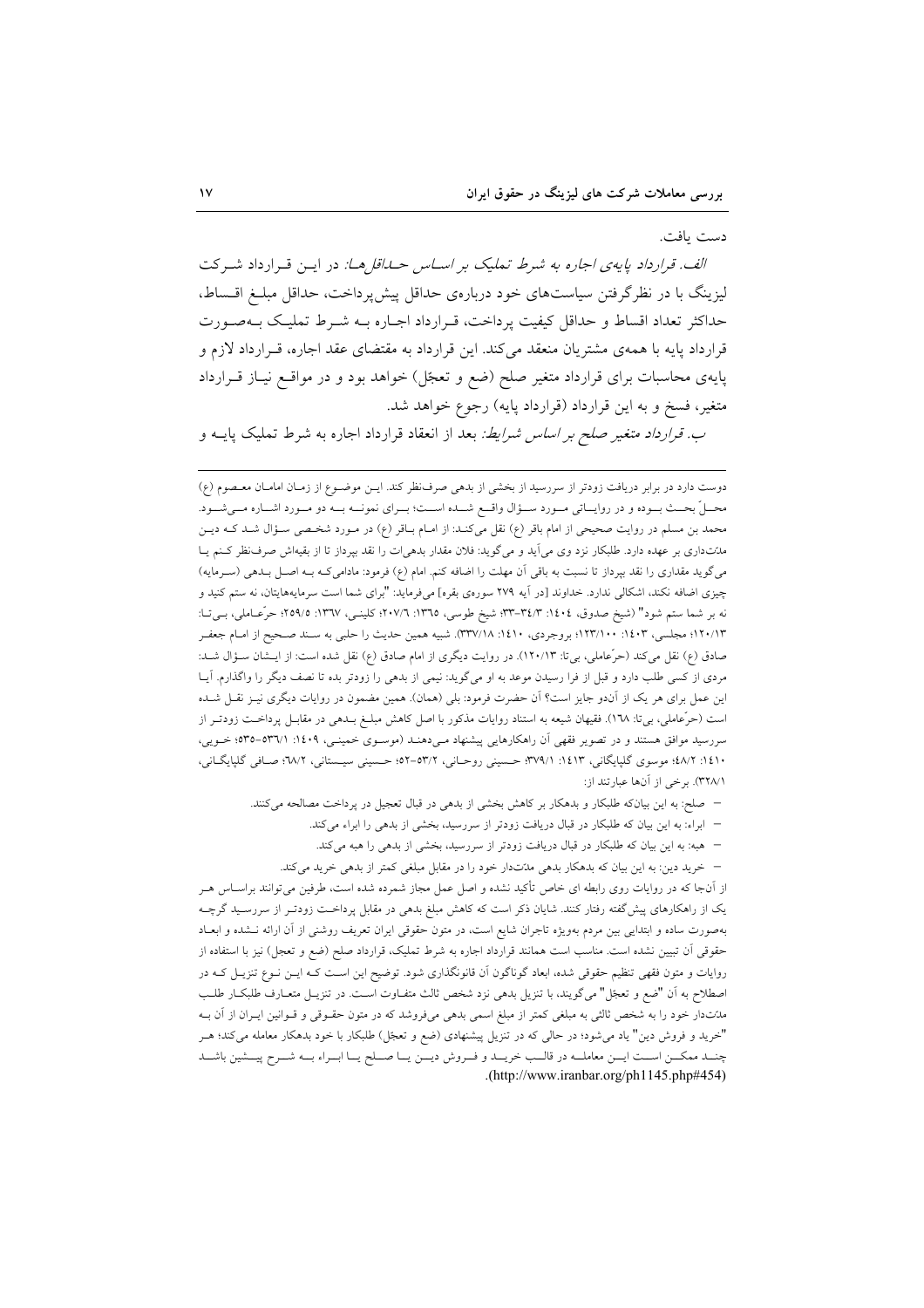تعیین مبلغ بدهی (اجاره بهای کل و اقساط آن)، به تناسب وضعیت اقتصادی مشتری از جهت مقدار پیش پرداخت، مبلغ اقساط، تعداد اقساط و کیفیت پرداخت، طبق قـرارداد دومـی بـه نـام صلح (ضع و تعجّل) مبلغ بـدهی (اجـاره بهـای کـل) براسـاس شـرايط هـر يـک از مـشتريان قسطبندی مجدد می شود. با این توضیح که، از آنجا که قرارداد پایه براساس حداقلها تنظیم و محاسبه شده است، بهطور قطع پیشنهاد مشتری براساس وضع اقتصادی خود در جهت افـزایش پیش پرداخت، افزایش مبلغ اقساط، کاهش تعداد اقساط و یا در کاهش فاصلهی زمانی پرداخت اقساط از سالانه به فصلانه یا ماهانه خواهد بود و همهی این پیشنهادها در مقایسه بـا وضـعیت قرارداد پایه وضعیت بهتری به شمار میروند؛ در نتیجه شـرکت لیزینـگ بـا مطالعـهی پیـشنهاد مشتری براساس شیوهی محاسباتی، به تناسب از مبلغ بدهی قرارداد پایه کـم، و قـرارداد دومـی (صلح) با مشتری منعقد میکند. شایان ذکر است که انعقاد قرارداد دوم (صلح) به معنـای فــسخ قرارداد اول (اجاره به شرط تملیک) نیست؛ بلکه قرارداد اول بـه حـال خـودش بـاقی اسـت و قرارداد دوم فقط روی بدهی حاصل از قرارداد اوّل بسته میشود. بــه عبــارت دیگــر، مــوجر و مستأجر روی کیفیت پرداخت بدهی حاصل از قرارداد اول مصالحه میکنند. قــرارداد دوم ایــن قابلیت را دارد که اگر وضعیت اقتصادی مشتری تغییر کرد، دو طرف می تواننـد قـرارداد دوم را فسخ کرده و به قرارداد پایه برگردند یا مشتری متناسب با وضعیت اقتصادی جدید خـود بـرای مانده بدهی، تقاضای قرارداد متغیر جدید دیگری کند؛ چنانکه خود شرکت متناسب بـا وضـع نقدینگی خود می تواند به مشتریان پیشنهادهای جدیـد بـرای فـسخ قراردادهـای دوم و انعقـاد قراردادهای متغیر با وضعیت جدید (برای مثال با نرخ تنزیل بیشتر) بدهد. بــه همــین مناســبت، اسم قرارداد دوم را قرارداد متغیر می نامیم؛ چون به تناسب شرایط اقتصادی مشتریان و شـرکت قابل تغيير است (موسويان، http://www.iranbar.org/ph1145.php#454).

# ٨ - نتيجه

نتايج حاصله از پژوهش حاضر به شرح ذيل است: – در قراردادهای لیزینگ از شکل سادهی قرارداد اجاره به شرط تملیک استفاده می شود. قرارداد اجاره به شرط تملیک به دو صورت قابل تصور است: اجاره به شرط نتیجـهی تملیـک، اجاره به شرط فعل تملیک.

– راجع به اینکه ماهیت اجاره به شرط تملیک چیست، اتفاق نظر وجود نـدارد. برخـی آن را اجاره دانسته و گروهی آن را بیع و عدهای نیز آن را جانشین و قائم مقام عقد رهن میداننـد. اما هیچیک از نظـرات مزبـور درسـت نیـست. چـرا کـه هـر یـک از آنهـا در پـارهای مـوارد تفاوتهایی با تأسیس حقوقی مزبور دارند. از این٫رو باید آن را عقدی خاص و جدای از ســایر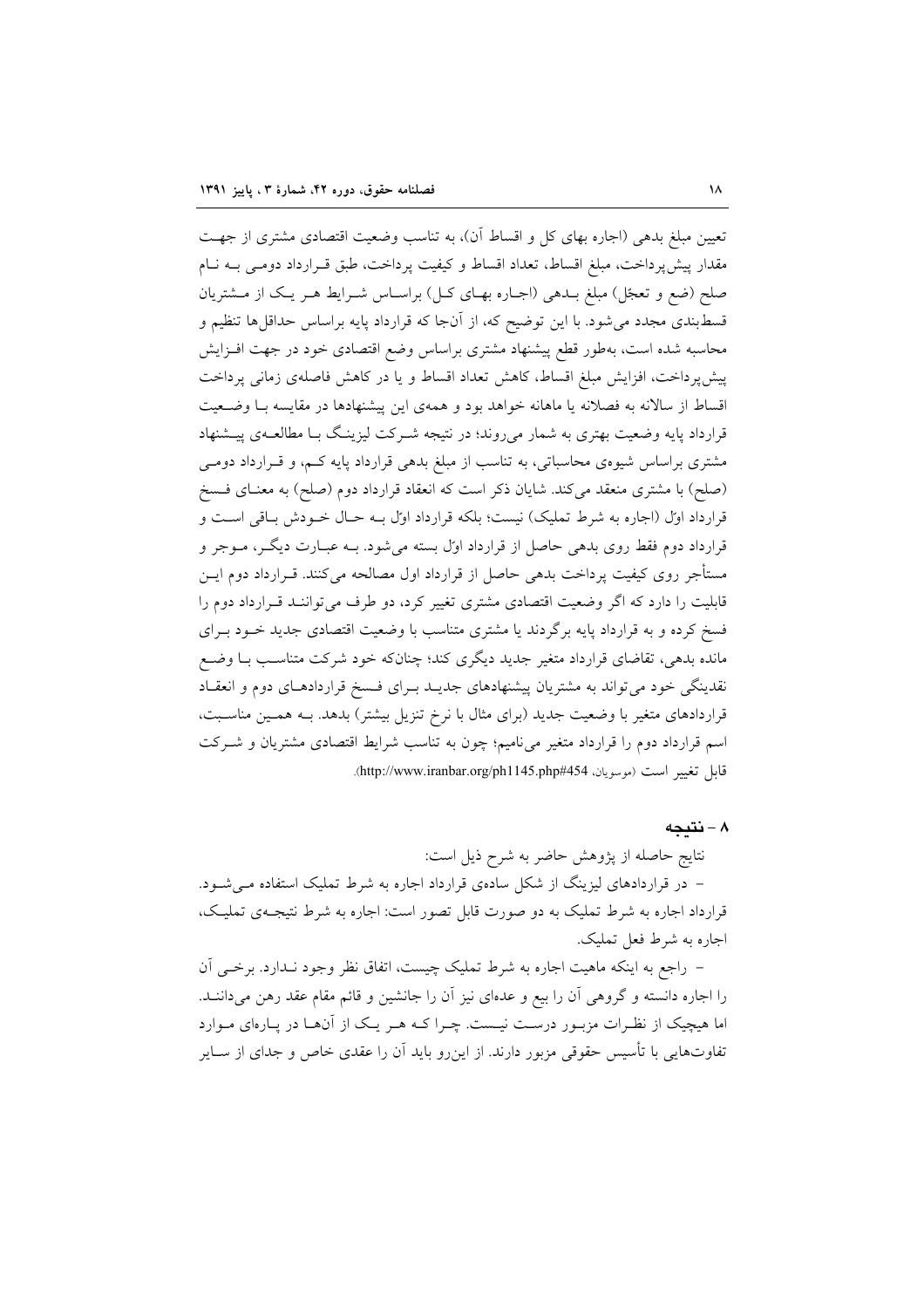عقود دانست که در مواد مختلف قانون عملیات بانکی بدون ربا به آن اشاره و در آیــین نامــهی موقت اجرایی اجاره به شرط تملیک مصوب شورای پول و اعتبار به تعریف آن پرداختــه شــده است.

– از آنجا که قراردادهای کنونی شرکتهای لیزینگ ایران اجاره به شرط تملیک ساده بوده که متناسب با تغییر اوضاع اقتصادی مشتریان و خود شرکت قابـل تغییـر نیـست، مـیتوان بـا ترکیب قرارداد اجاره به شرط تملیک با قرارداد صلح به انعطاف لازم دست یافت.

## منابع و مآخذ

١. امامي، حسن.(١٣٦٨)، حقوق مدنى. جلد ١، تهران: كتابفروشي اسلاميه. ٢. بروجردي، حسين.(١٤١٠)، جامع احاديث الشيعه. جلد ١٨، قم: چاپخانهي علميه. ۳. جعفریلنگرودی، محمدجعفر.(۱۳۵۷)، **دائرەالمعارف حقوق مدنی و تجارت**. جلد۱، تهران:بنیاد راستاد. ٤. حرّعاملي، محمد بن حسن. (بيتا)، **وسايل الشيعه الي تحصيل مسائل الــشريعه**. ج ١٣ (دوره ٢٠ جلـدى)، تحقيـق محمــد رازي، بيروت: دارالاحياء التراث العربي. ٥. حسيني روحاني، محمد.(بيتا)، **منهاج الصالحين**. ج ٢ (دوره ٢ جلدي)، مكتبه الالفين. ٦. حسینی سیستانی، علی. (١٤١٦)، **منهاج الصالحین**. ج ٢ (دوره ٣ جلدی)، قم:مکتب اَیت الله العظمی علی حسینی سیستانی. ۷. خاوری، محمودرضا.(۱۳٦۹)، حقوق بانکی. چاپ اول، تهران: مرکز آموزش بانکداری. ۸. خدابخشی، عبدالله. (۱۳۸٤)،**استقلال و پیوند حقوق مدنی و کیفری**. تهران:فکرسازان. ۹. خمامیزاده، فرهاد.(۱۳۸۲)، ترجمه كنوانسيون وحدت قوانين در مورد قراردادهاي بينالمللي اجاره به شرط تمليك. فصلنامه الهیات و حقوق (مجلهی تخصصی دانشگاه علوم اسلامی رضوی)، شماره ۹، صص ۳٤٧–۳۳۵. ١٠. خويبي، ابوالقاسم.(١٤١٠)، منهاج الصالحين. ج ٢ (دوره ٢ جلدي)، قم:مدينه العلم. ۱۱. دیلن، لیندا.(۱۳۸۵)، **دستنامهی لیزینگ در صنایع کوچک**. ترجمهی عبدالله بیجران لو،تهران: دانش پژوهان. ١٢. روزنامهى ايران، تاريخ ١٣٨٢/٤/١٥. شمارهى ٢٥١٢. ۱۳. ریاحی، نصرت الله.(۱۳۷۷)، قرارداد اجاره به شرط تملیک: مقررات و ضوابط حاکم بر آن، **فصلنامه کانون**. سال ۵۲، شماره ١٠، صص ٧٢-٥٢ه. ١٤. شهيد ثاني، زينالدين الجبعي العاملي. (١٤١٦)، **مسالک الافهام الي تنقيح شـرائع الاسـلام**. ج ٨ (دوره ١٥ جلـدي)، قـم: مؤسسه المعارف الاسلاميه. ١٥. شيخ صدوق، محمد بن علي بن حسين بن بابويه.(١٤٠٤)، **من لا يحضره الفقيه**. ج ٣ (دوره ٤ جلدي)، تحقيـق علـي اكبـر غفاري، قم: جامعه المدرسين. ١٦. شیخ طوسی، ابی جعفر محمد بن حسن بن علی.(١٣٦٥ه ش)، **تهــذیب الاحکــام**. ج ٦ (دوره ١٠ جلـدی)، تحقیــق ســید حسن موسوى، قم: دارالكتب الاسلاميه. ۱۷. صافی گلپایگانی، لطفالله. (۱٤۱٦)، ه**دایه العباد**، ج ۱ (دوره ۲ جلدی)، قم:دارالقرآن الکریم. ۱۸. صفایی، حسین. (۱۳۵۱)، حقوق مدنی: تعهدات و قراردادها. جلد ۲، تهران:مؤسسهی عالی حسابداری. ۱۹. علامه حلی، ابو منصور حسن بن یوسف بن مطهر اسدی.(۱٤۱۳)، **قواعد الاحکام** ج ۲ (دوره ۳ جلدی)، قم:مؤسسه نــشر اسلامى. ۲۰. علامه حلی، ابو منصور حسن بن یوسف بن مطهر اسدی. (ب<sub>ی</sub>تـا)، **تذکره الفقهاء**. ج ۱ (دوره ۲ جلـدی)، مکتبـه الرضـویه لاحياء الأثار الجعفريه.